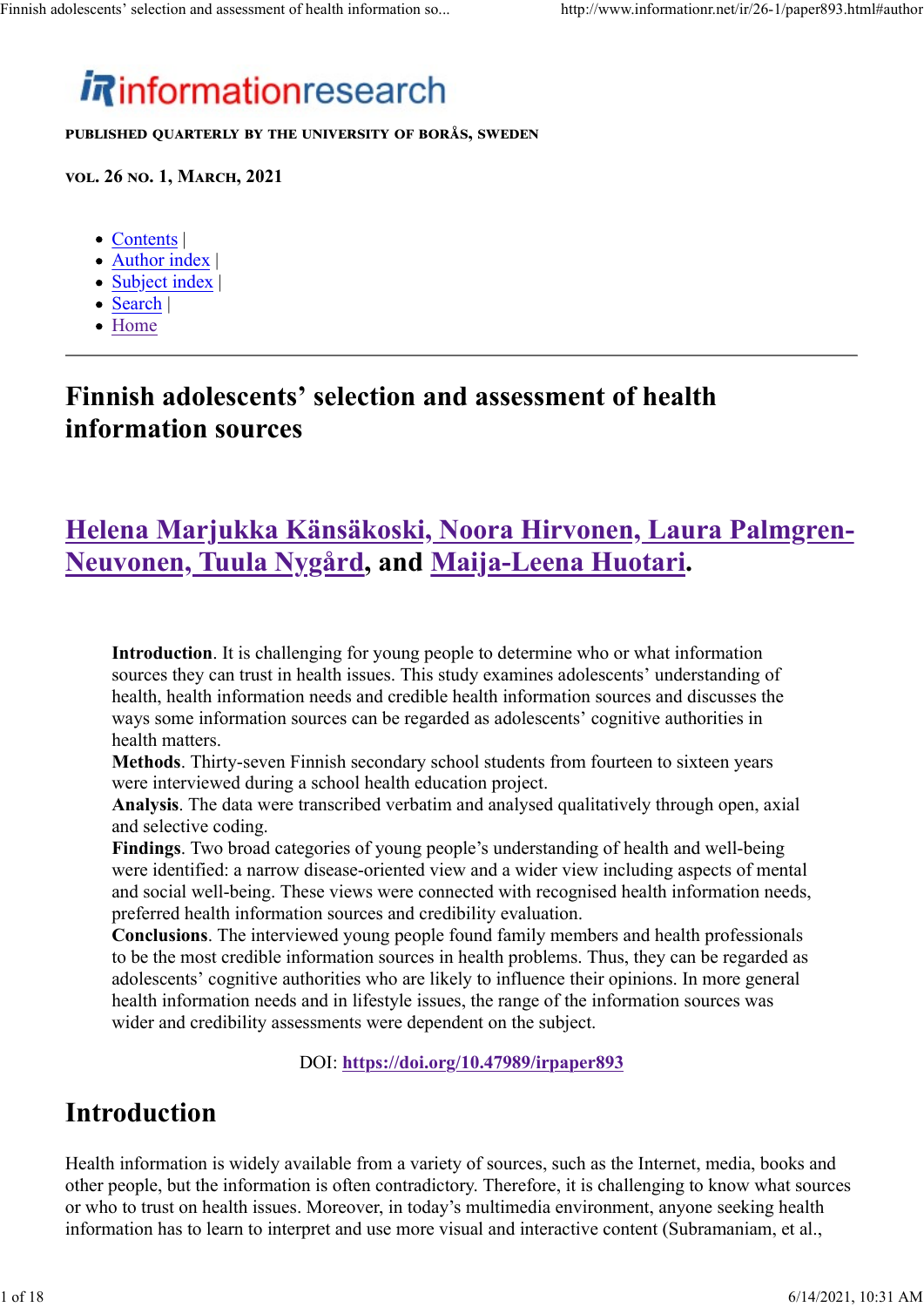2015; Cusack, et al., 2017; Fleary, et al., 2018). Health information literacy is therefore essential (Huhta, et al., 2018a; 2018b). Today's youth have grown up in a digital environment, and a serious concern has been voiced about their ability to critically evaluate information, especially when it is presented on the Internet and in social media (Graham and Metaxas, 2003).

In the past few decades, people's health and well-being have steadily improved in Western countries, but young people's lifestyles have raised serious concerns. For example, obesity rates among young people are increasing, and children's and adolescents' physical condition has declined because of their unhealthy diet and inactive way of life (World Health Organization, 2021a). This phenomenon is expected to lead to severe health problems in the future.

Patrick Wilson's (1983) concept of cognitive authority offers an interesting perspective into how people construct their understanding of the information they can trust, and we can apply this to young people and their health information needs. Wilson argues that people create knowledge either by their first-hand experience or by second-hand knowledge. Most of what we know is based on second-hand knowledge; on the information we are told. The people who have an influence on our thinking are cognitive authorities in their spheres of interest. Wilson notes that cognitive authority is not restricted to people; it can be found in books and other texts, institutions and organizations.

This study focuses on Finnish secondary school students' (from fourteen to sixteen years' old) understanding of health and well-being in association with their health information needs and their assessment of credible health information sources. Of particular interest is who or what sources can be regarded as young people's cognitive authorities in health matters.

### Literature review

### Cognitive authority and credibility

Wilson's idea of cognitive authorities suggests that authority is a relationship involving at least two people. Cognitive authorities are established early: 'One begins to learn very early who knows about what; one develops a stock of authority beliefs' (Wilson, 1983, p. 125). Parents can be universal authorities, the people who know everything, when their children are in their early years. However, growing up requires getting to know new and different authorities as parental influence diminishes (Wilson, 1983, p. 126).

Wilson notes that cognitive authorities have an influence on others' thoughts by being perceived as 'credible, worthy of belief' (1983, p. 15). Cognitive authority is thus connected to credibility. According to Wilson, credibility has two main components: competence and trustworthiness. Competence relies on occupation, formal education, performance and reputation. Trustworthiness is defined as the ability to be relied on as honest or truthful. Cognitive authority is also influenced by other aspects, such as recognised expertise, intrinsic plausibility and personal trust (Wilson, 1983, p. 21-26).

In health care, confidence, competence, trust and trustworthiness are crucial. Smith (2005) argues that confidence is expressed in systems and can be defined by position; it is based on rationality and cognition (see also Huotari and Iivonen, 2004). Confidence is thus related to competence. Trust is interpersonal, and it includes moral, ethical and affective bases, and it has emotional connotations (Huotari and Iivonen, 2004). Personal trust in a health professional is constructed in the interaction between the professional and the patient. Health professionals' credibility builds on both the patients' perceptions of the professionals' medical competence and their communication skills (Brashers et al., 2006).

The cognitive authority status of health organizations is based on common confidence in evidence-based Western medicine (Zheng et al., 2017) and on the professions' status (de Raeve, 2002). The competence of health professionals and health organizations is generally recognised, although alternative opinions about professional's knowledge, understanding, objectivity and honesty have recently gained more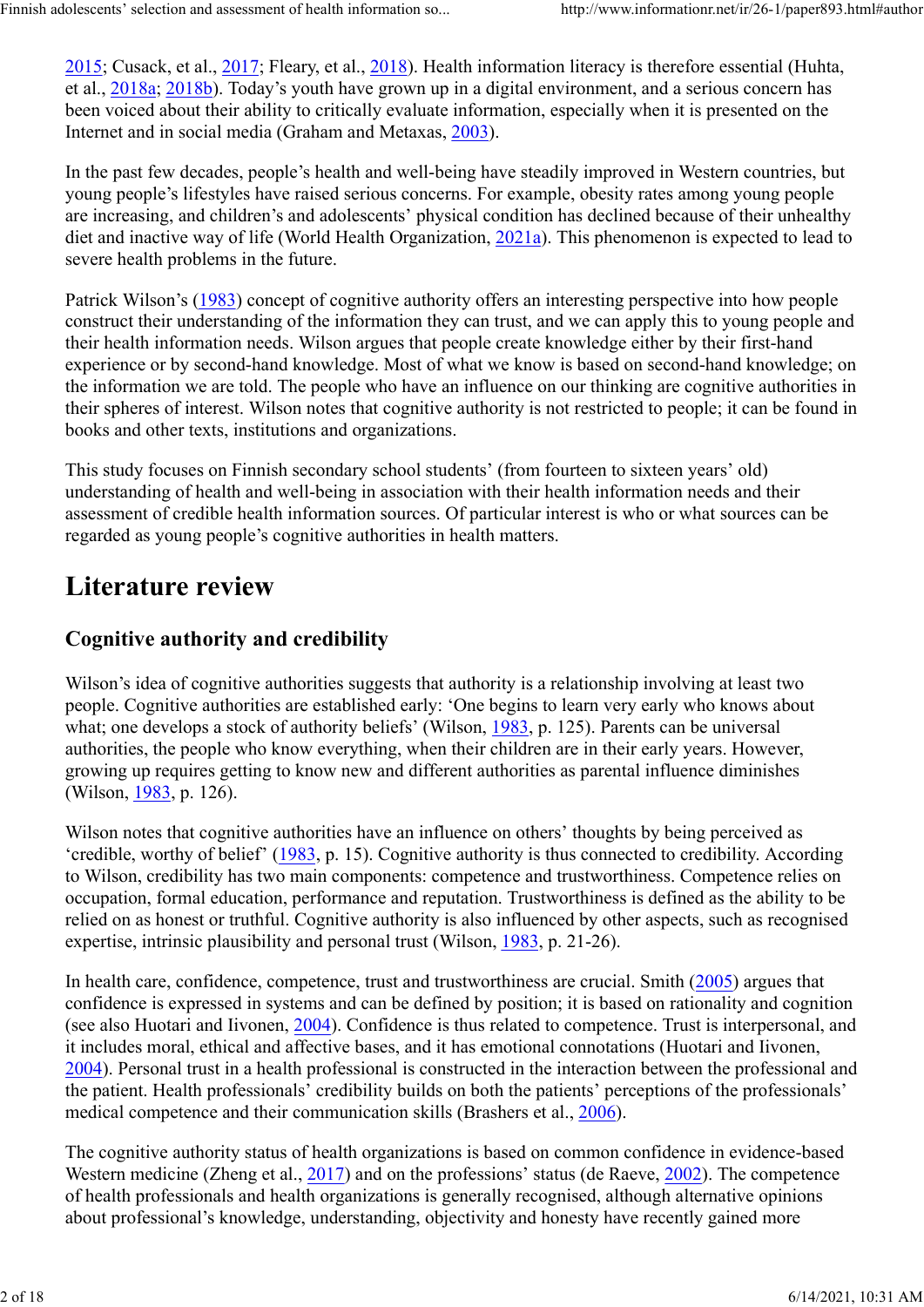visibility (Cummings, 2014). In Finland, most people seem to have confidence in the health care system's competence (Aalto et al., 2016, Finnish Medical Association, 2019).

In information studies, earlier empirical studies on cognitive authority have focused on online information seeking and evaluation (e.g., Rieh and Belkin, 2000; Rieh, 2002; Hirvonen, et al., 2019) and on discursive strategies to construct cognitive authority (McKenzie, 2003; Genuis, 2013; Doty, 2015; Neal and McKenzie, 2011; Hirvonen and Palmgren-Neuvonen, 2019). The abstract concept of cognitive authority has mostly been applied in an assessment of credibility (e.g., Savolainen, 2007; Rieh, 2010). Rieh suggests that our assessment of cognitive authority and credibility is a continuing process rather than one evaluative event. Savolainen (2007) found that media credibility and perceptions of cognitive authority are situational; likewise, Sundin and Francke (2009) concluded that school pupils assess information credibility for the particular situation. Huvila (2013) suggests that a Web search as an approach and as an activity could serve as a cognitive authority. Mansour and Francke (2017) meanwhile conceptualised cues to evaluate information credibility in social media as cultural tools such as language use and writing style, expertise, life experience, educational background, and similar lifestyles, parenting values and worldviews.

### Adolescent health

In Finland, the overall physical health of children and adolescents is considered to be at a good level. It is supported by the healthcare system that focuses on early prevention and monitoring of diseases (Mäki et al., 2010; Finnish Institute for Health and Welfare, 2021). Municipal health authorities provide school healthcare, which is based on Finnish laws and decrees (e.g., Finland. Ministry of Social... 2011). The children are invited to an annual check-up, and the health examinations in the first, fifth and eighth school year are more thorough. Finnish sixth graders (11-12 years old) perceive that their interaction with school nurses takes place in a friendly and trustworthy atmosphere (Mäenpää, et al., 2007). In addition to the check-ups, the students can go to the nurse without a scheduled appointment (Mäki, et al., 2017). However, because resources are limited, the school nurses may only be available at the school for a couple of days a week.

Previous research indicates that a family's socioeconomic position has a great impact on the young's health behaviour and health until at least early adulthood (Kaikkonen, et al., 2012; Myllyniemi, 2012; Hirvonen, et al., 2015, 2016). Finnish children seem to become more independent and rely less on their parents at about the age of eleven, when they are in the fifth grade (Myllyniemi, 2012). At this age parental influence decreases and the importance of peers increases. However, children still depend on their parents for many years after this for many things, such as nutrition, clothing and other everyday necessities.

### Adolescents' understanding of health, health information needs and preferred sources

The World Health Organization´s (2021b) definition of health encompasses physical, mental and social well-being. However, in traditional medical research and in people's general understanding of health, the term health tends to be disease focused and defined as absence of disease (Brussow, 2013). Adolescents' health behaviour has been studied widely, but their thoughts and feelings about health remain uncovered (Ioannou, 2005). Michaelson, McKerron and Davison (2015) suggest that adolescents' ideas about health derive from their own and close contacts' experiences, from observing others and from common discourse. Young people seem to associate health with a healthy lifestyle that emphasises individual responsibility but leaves out the broader social determinants. Health is perceived as being fit, not having an illness and being able to perform activities (Giskes, et al., 2005; Woodgate and Leach, 2010; Crondahl and Eklund, 2012). Adolescents may find it difficult to distinguish between the concepts of health, wellbeing and quality of life (Johansson, et al., 2007; Crondahl and Eklund, 2012).

Previous research indicates that adolescents have a wide variety of health information needs ranging from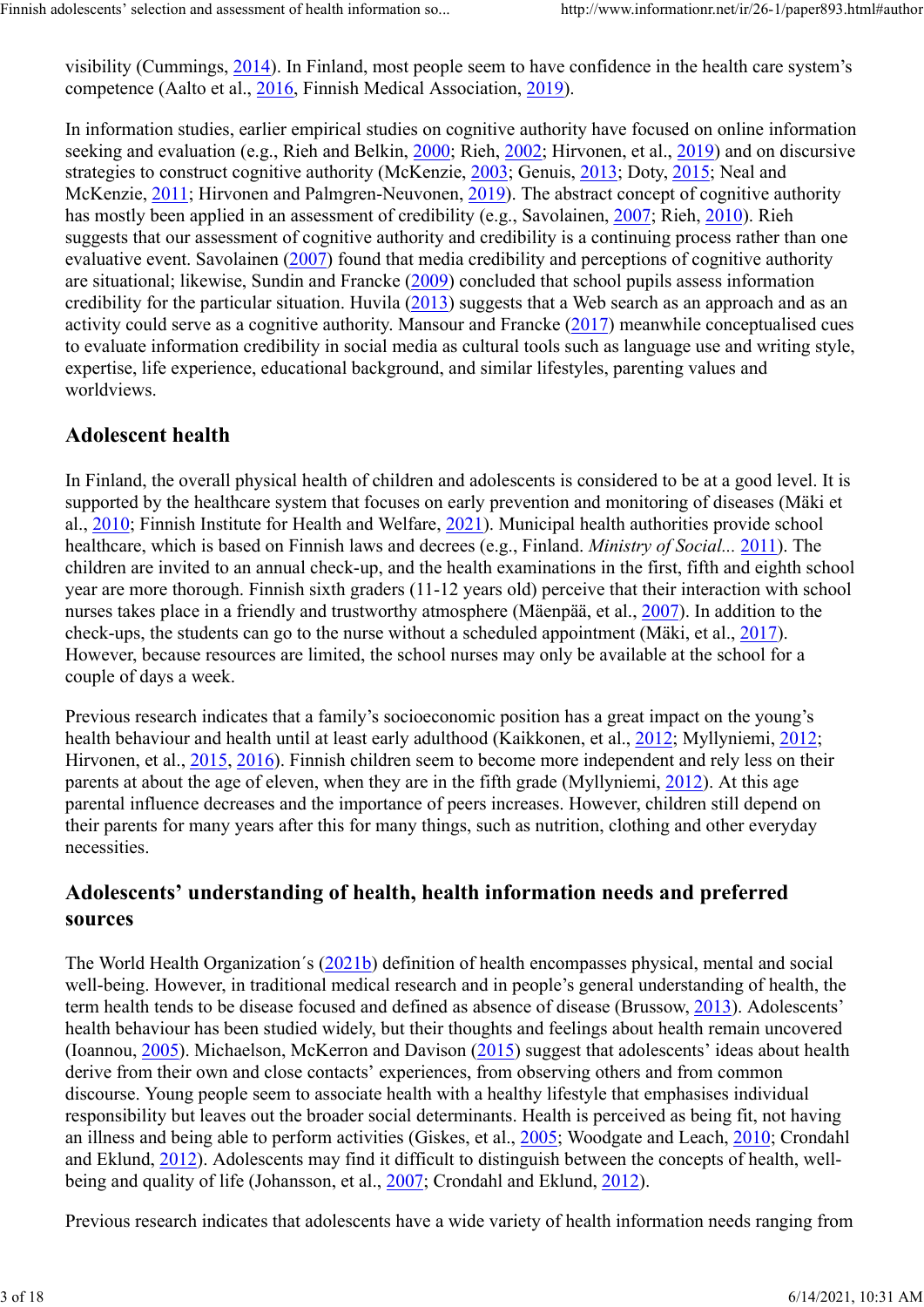physical diseases, health behaviour and sexuality to mental health concerns (Smart, et al. 2012; Buzi, et al., 2013; Adams, et al., 2017). Young people often use personal health information from sources such as family members, health professionals and peers, and they perceive these sources as being trustworthy (Ackard and Neumark-Sztainer, 2001; Marcell and Halpern-Felsher, 2007; Adams, et al., 2017; St. Jean, et al., 2018; Kim, et al., 2020; Abdoh, 2020). Some issues, such as drugs, smoking, alcohol, eating, exercise and sexually transmitted diseases, can be too embarrassing or sensitive do be discussed with health professionals (Ackard and Neumark-Sztainer, 2001; Klein and Wilson, 2002; Leavey, et al., 2011; Katavić, et al., 2020). Young people often use the Internet to look for information because of its accessibility, convenience and speed and to find information about sensitive issues (Buzi, et al., 2013; Cusack, et al., 2017; St. Jean, et al., 2018; Katavić, et al., 2020). However, many adolescents are concerned about the quality of information on the Internet and about the confidentiality of social media (Sundin and Francke, 2009; Selkie, et al., 2011; Smart, et al., 2012; Fergie, et al., 2013). At the same time, professional information sources on social media are considered more credible than, for example, media, friends, family, patients and caregivers (Kim and Syn, 2016).

### Aim and research problems

Students (from fourteen to sixteen years) in secondary schools are at an age when they become more independent from their parents and begin to construct their own understanding of health and well-being as well as basic living habits. As their bodies and minds undergo significant alterations, their health information needs are also likely to change. Young people increasingly rely on Web resources for their health information needs, but it is not well known how they assess the credibility and trustworthiness of information originating from different sources. To our knowledge, adolescents' conception of cognitive authorities in health matters and how these authorities are constructed have not yet been widely studied.

The overall aim of this study is to examine Finnish secondary school students' understanding of health and well-being, their health information needs and sources, and to investigate which sources they find most credible.

The research questions are:

- 1. How do adolescents understand the concepts of health and well-being?
- 2. What are the adolescents' main concerns and information needs regarding health and well-being?
- 3. Which sources of health information do adolescents perceive as the most credible?

In addition to answering these research questions, the aim is to reflect to what degree the most trusted health information sources can be regarded as cognitive authorities in health matters.

# Data and methods

This study is part of a project called Cognitive Authorities in Everyday Health Information Environments of Young People. The project is based on a socio-cultural viewpoint and uses mixed methods to examine which information sources young people consider credible and how cognitive authority is constructed in modern, multimodal health communication. The data of the study reported in this paper consist of semistructured theme interviews with thirty-seven Finnish secondary school students aged between fourteen and sixteen years during the spring term of 2017. The interviews were conducted in conjunction with an observational study on health education lessons where students worked on projects involving collaborative information seeking. In total, nineteen female and eighteen male students volunteered to be interviewed. The purpose was to have one or two interviewers interview the students in pairs to allow a dialogue among the interviewees. Besides fifteen paired interviews, two interviews were conducted with three informants and one with one informant only.

The first ten interviews were conducted before the group project, and eight interviews were conducted after the project. The focus of the pre-project interviews was to get acquainted with the students'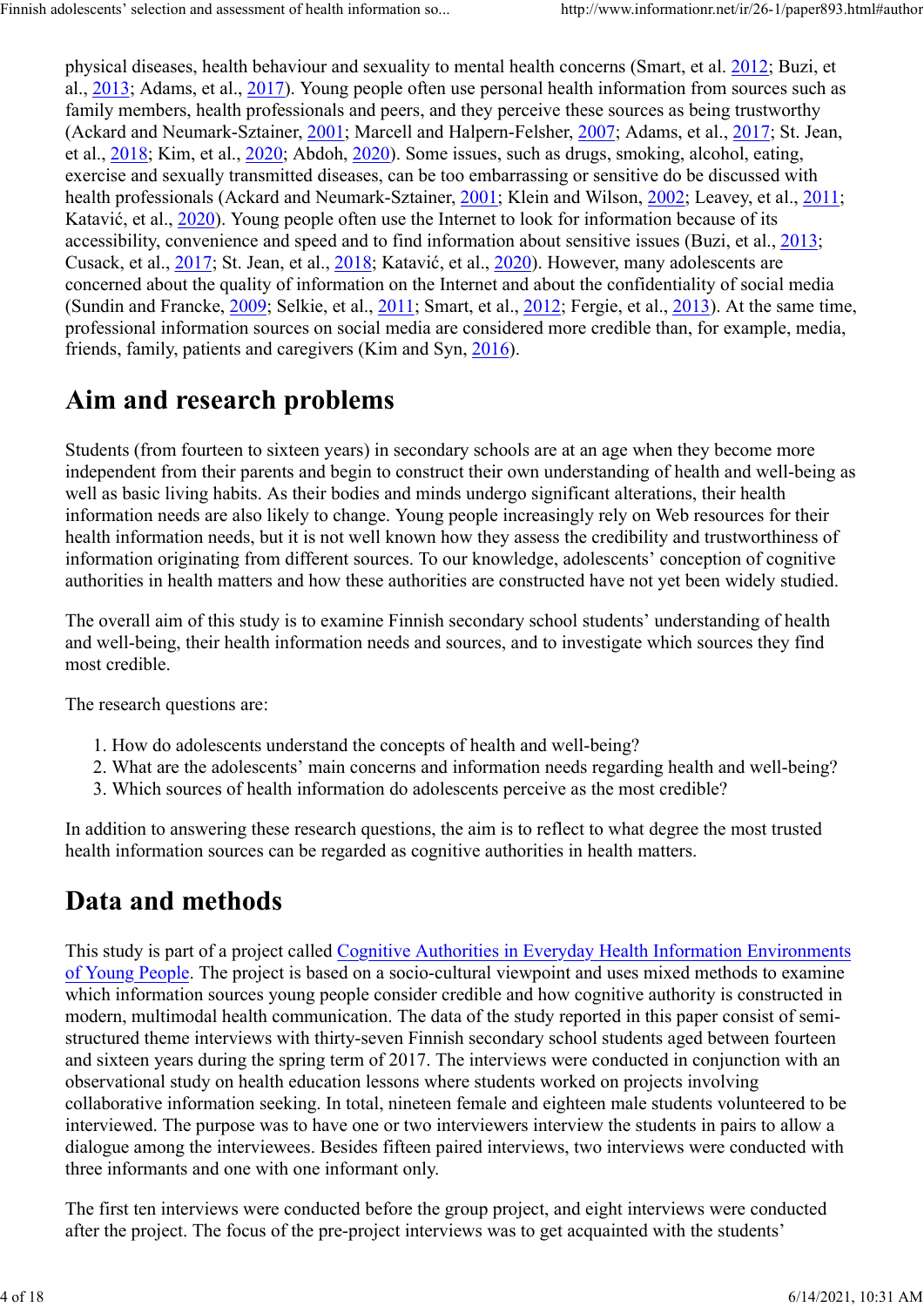information practices in general, while the post-project interviews were based more on reflecting on the collaborative information-seeking process. Accordingly, the interview guide was tailored to match the focus of the interview. However, in both series of interviews, the participants were asked about their understanding of health and well-being, their main health information needs as well as sources they used when seeking health information and their methods of evaluating information. The interview questions were not restricted to the school project. All the interviews (with a duration ranging from eighteen to forty-three minutes) were conducted in Finnish and were audio- and video-recorded by the researchers.

The CogAHealth project is guided by the ethical research principles in the humanities, social and behavioural sciences set by the Finnish Advisory Board on Research Integrity (2012). The interviewees were recruited through their health education teachers. Both the students and their guardians gave their informed consent. The participants were guaranteed confidentiality and anonymity and the right to withdraw from the study at any time. The study findings do not use the participants' real names.

The data were transcribed verbatim and analysed qualitatively through open, axial and selective coding (Strauss and Corbin, 1990). In the open coding, the original expressions were formulated into substantive codes, which were categorised into subcategories (axial coding). Two broad categories of the understanding of health were identified, namely, a narrow disease-oriented view and a wider view with social and mental aspects. Nine subcategories of health concerns or interests, which were information needs, were identified. These were: rest and sleep; exercise; miscellaneous symptoms; general interest in medicine and biology; friends', family members' and relatives' diseases; food and nutrition; intoxicants; mental health; and lifestyle. Four main categories were formulated based on conceptual and content similarities, namely, (1) own symptoms and concerns; (2) the family's, other near relatives' or friends' diseases or health concerns; (3) a universal interest in health, well-being, medicine and biology; and (4) an interest in the individual's own life, health and well-being. The interview quotations were translated from Finnish to English by the authors.

# Findings

### The students' understanding of health and well-being and related health information needs

The students were asked about their understanding of health, well-being and the relationship between the concepts. The question appeared to be challenging; not all the interviewees gave an answer. However, eight students directly described health as an absence of disease: 'When you don't have any diseases and  $so'$  (Lily).

Moreover, twelve students clearly associated their health information needs only with health problems when answering the further questions about health information needs and sources, which indicates the disease-oriented view of health.

This narrow understanding of health as an absence of disease directed their information needs, which were mostly related to health problems (see Figure 1). For example, symptoms in one's own body led to information needs:

When I often used to have headaches… (Isabella).

Well, at least when I do not feel well (Ruby).

The adolescent's families', relatives' or friends' illnesses could arouse information needs:

I have many relatives who have died of cancer, which we tend to have in the family (Olivia)..

My brother has diabetes, and my sister has something called Crohn's disease (Isla).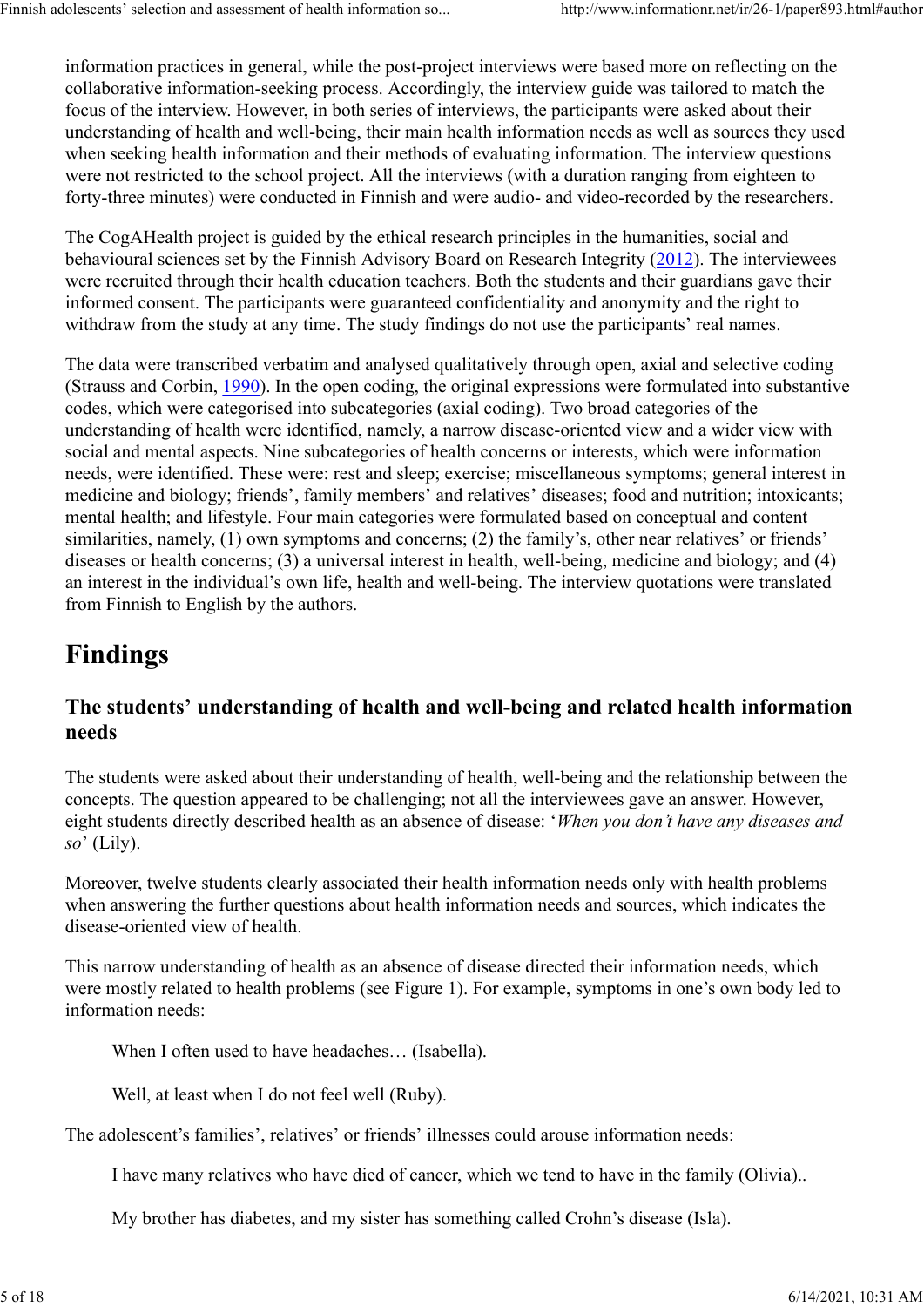Eight students expressed a general interest in health issues. These interviewees' understanding of health can be either disease oriented or a wider view (see Figure 1). For two adolescents, this interest was associated with future career plans:

I am very interested in medicine. I think that I want to be a doctor or something else in that field (Grace).

I would like to work with people's health in future (Sophie).

Some students were generally very worried:

There are many diseases, which have no cure or medication … many people die. And if they do not die, they cause a lot of suffering (Isabella).

Well, I am interested in many things. I have always been like, so that I am afraid of all diseases and such… (Isla).

Mental health and well-being were also a universal interest:'Perhaps this mental well-being, too. It is always interesting to read about those things' (Logan).

The students were asked to explain what, in their own opinion, is the difference between the concepts of health and well-being, but this task was not easy. One way they made a distinction between health and well-being was to describe health as a physical condition and well-being as mental status:

I think that well-being is more mental, or that health is physical and that your body feels good, but well-being is like your mind feels good (Olivia).

Well-being is more like a mood (Victoria).

Four students described a broader concept of health, which included aspects of well-being. For example, health was defined as:

Everything is fine, also mental health and everything else (Lily).

Healthy, good life, and that you have a good family and all this (Victoria).

Moreover, well-being meant a healthy lifestyle for four students. For example:

I do not know, all I can think about is vegetables, I do not know why but … a carrot (Amelia).

What I think about first is a common well-being that all basics are OK and all these healthy diets and so on (Evie).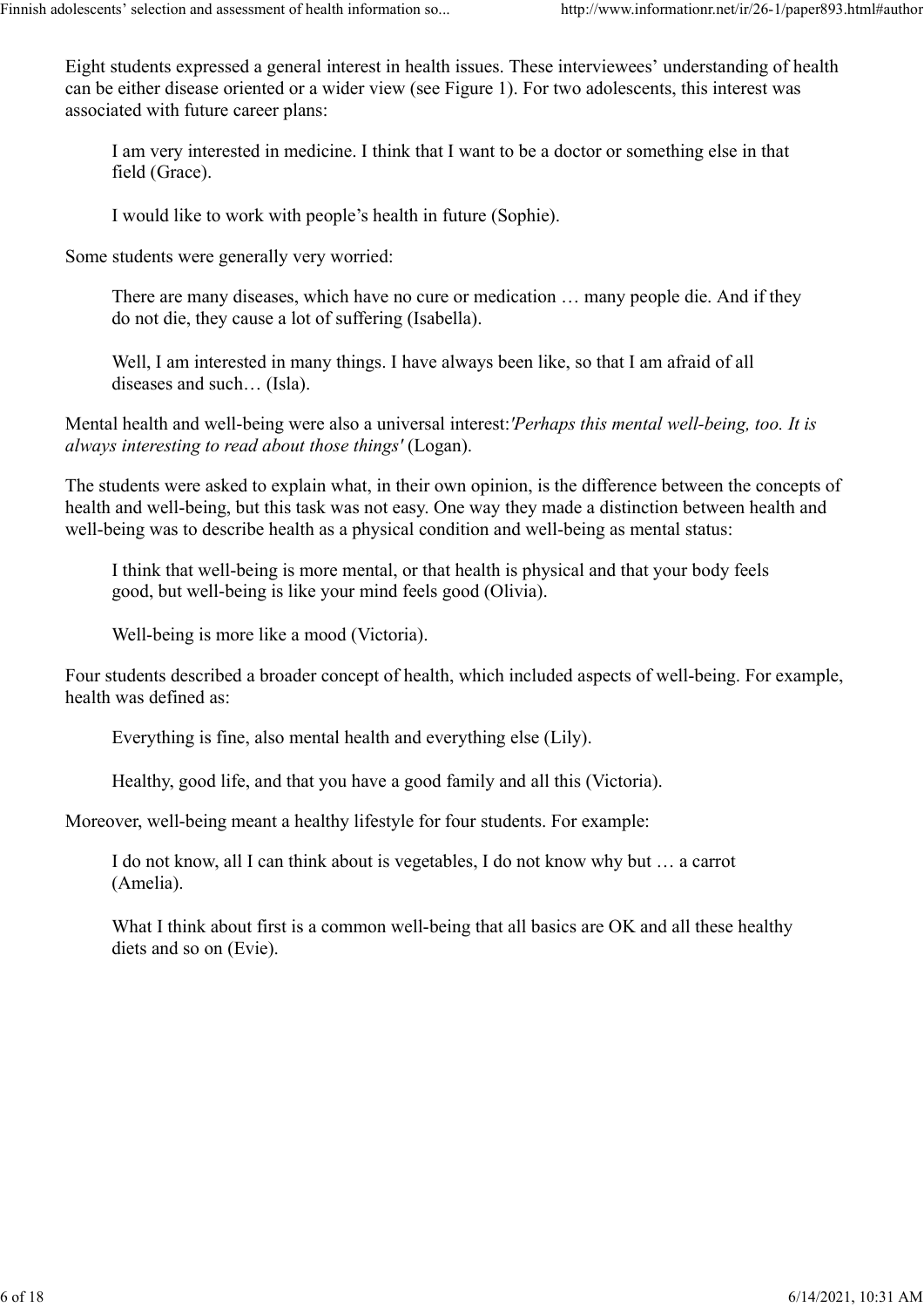**Health concerns and interests** 

(1)Own symptoms and **Health information Narrow understanding** concerns needs: of health **Personal and** (2) The family's or other situational **Health is an absence of** near relatives' or information needs friends' diseases or diseases roused by symptoms, health concerns health concerns, 'feeling ill', etc. (3) Universal interest **Broad understanding Health information** in health, well-being, of health needs: medicine and biology **Wide and general Health relates to** information needs physical, mental and about nutrition,, (4) Interest in the social wellbeing exercise, rest and individual's own life, sleep, mental health, health and well-being etc.

Figure 1: Students' understanding of health and related information needs

Information needs were thus also on a broad spectrum from diet to depression and everything in between (see Figure 1). Personal health information needs were focused mainly on nutrition and exercise: 'Well at least physical training and perhaps also these issues about food' (Aiden), and sleep and rest:

If you are tired all the time, even if you sleep well (Emily).

I have grown a lot lately, and I suppose I should also sleep more (Isla).

There was also some interest in intoxicants and stimulants:

Intoxicants, you see a lot of people who are in poor condition (Liam).

I do not like to drink a lot of energy drinks any more, sometimes I have been drinking them more, but now, when I think about my heart health, I do not drink them any more (Elijah).

#### Health information sources and channels and their perceived credibility

#### Information sources and their credibility in relation to a narrow understanding of health

The disease-oriented view of health seemed to direct the students' health information needs as described in the previous section, and the information sources were selected based on their accessibility and credibility (see Figure 2). In their own health problems, the students relied primarily on their parents: 'I think I would rather ask my mother or my father' (Jessica).

Many of the students' parents appeared to also have some medical expertise:

Probably Mom because she works in that field (Sophie).

Both my parents are doctors, so… (Elijah).

Moreover, the parents' life experiences were appreciated: 'The parents are more experienced, and they know about many things' (Daisy).

Other people close to them were also trusted health information sources, mostly because of their expertise: 'My aunt is a doctor, so I can ask her about some matters' (Emily). On the other hand, parents or other relatives were not always trusted: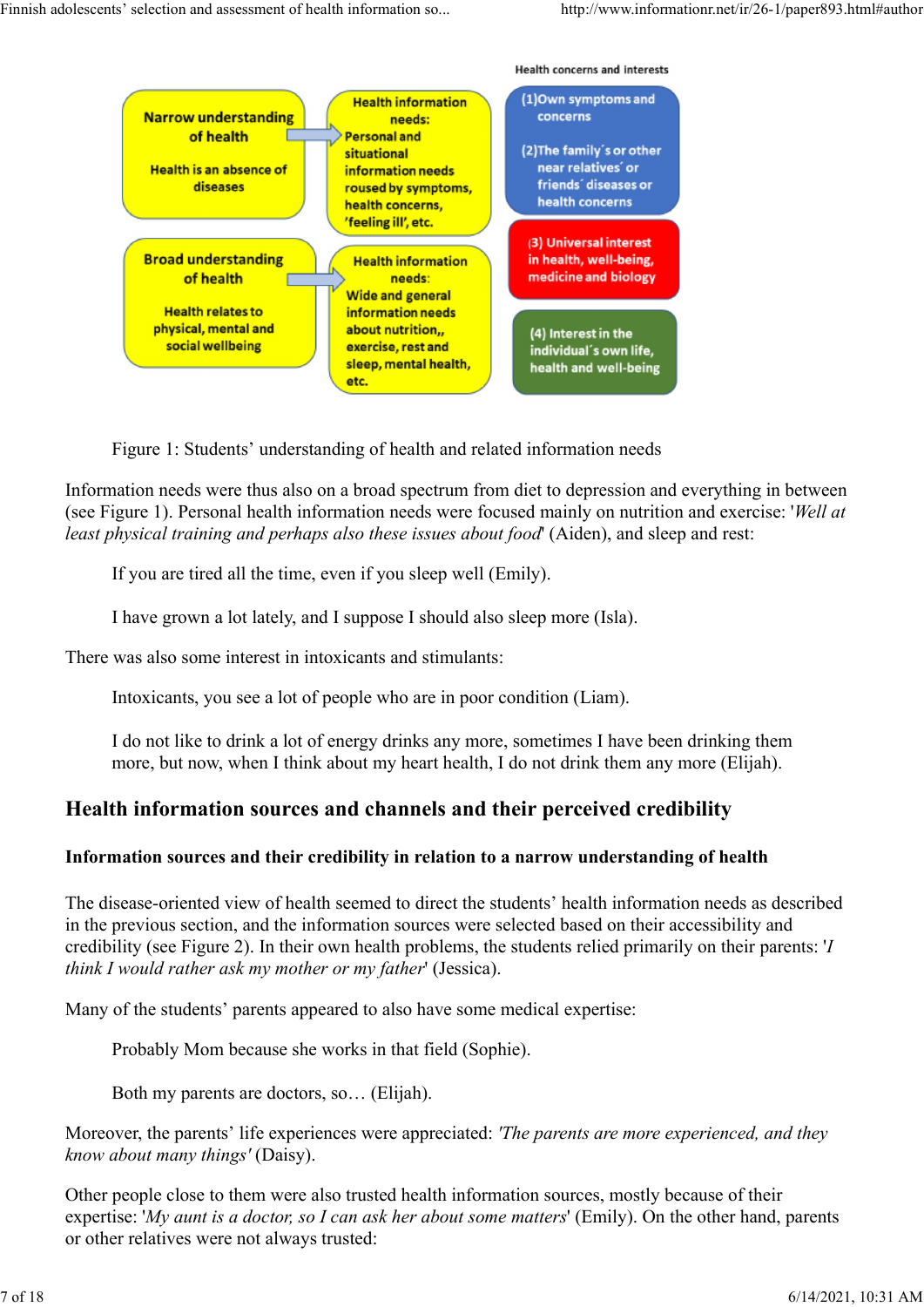If you ask your parents this and that, they are not always right (Logan). Father or mother are not doctors, so they do not necessarily know the right answer. It can be complete nonsense sometimes (Amelia).



Figure 2: Students' understanding of health, health information needs and sources and their perceived credibility.

For health problems, the information source mentioned second, often after parents, was a health professional (see Figure 2): 'If my mother does not really know, I go to the school nurse' (Evie). The school nurse is available at the school every week: 'She has these hours when you can go there if you have something' (Jessica), and many students named a physician first: 'A doctor; they are professionals. You can trust them' (Elijah).

All the interviewed students found that health information provided by health professionals is credible because they are experts in the field:

Perhaps those people who have studied health issues (Isla).

Straight to the doctor because there is so much nonsense on the Internet and health is important. You cannot trust only one source; it is better to go to a guy who has been studying this. School nurse or school doctor or then the health centre (Matthew).

However, there were some more critical views: *'It depends on the doctor*; *if you get a bad impression from* him, then I would not try anything, but if he seems to be professionally competent, then...' (James).

They sometimes sought information on the Internet: 'If you, for instance, think about some symptoms, you can use Google and you find it easily. There is such a Website as health, only health and you find everything there' (Olivia). However, verification from people was needed: 'I do not necessarily trust the information on the Internet. You can go and ask the teacher or a doctor for more information' (Jessica).

All the students expressed mistrust of information found on Websites: 'You can find the information easily, but is it so trustworthy? For example, something like Wikipedia; it is not necessarily trustworthy' (Sophie).

The students gave many reasons for why Internet sources are untrustworthy. First, the Web page creator, blog author or participant in a Web discussion forum could be a layperson with no training in the field: 'When you see on the Internet such forums where anyone can write, I do not trust them' (Lily). Secondly, the information can be misleading: 'You can diagnose yourself with a cancer, so even if you are quite healthy you get a cancer diagnosis; a diagnosis for a completely healthy person' (Isabella). However, almost all students thought that they could easily assess information credibility:

I look at who the writer is or the information source, and if it is a professional, I trust it more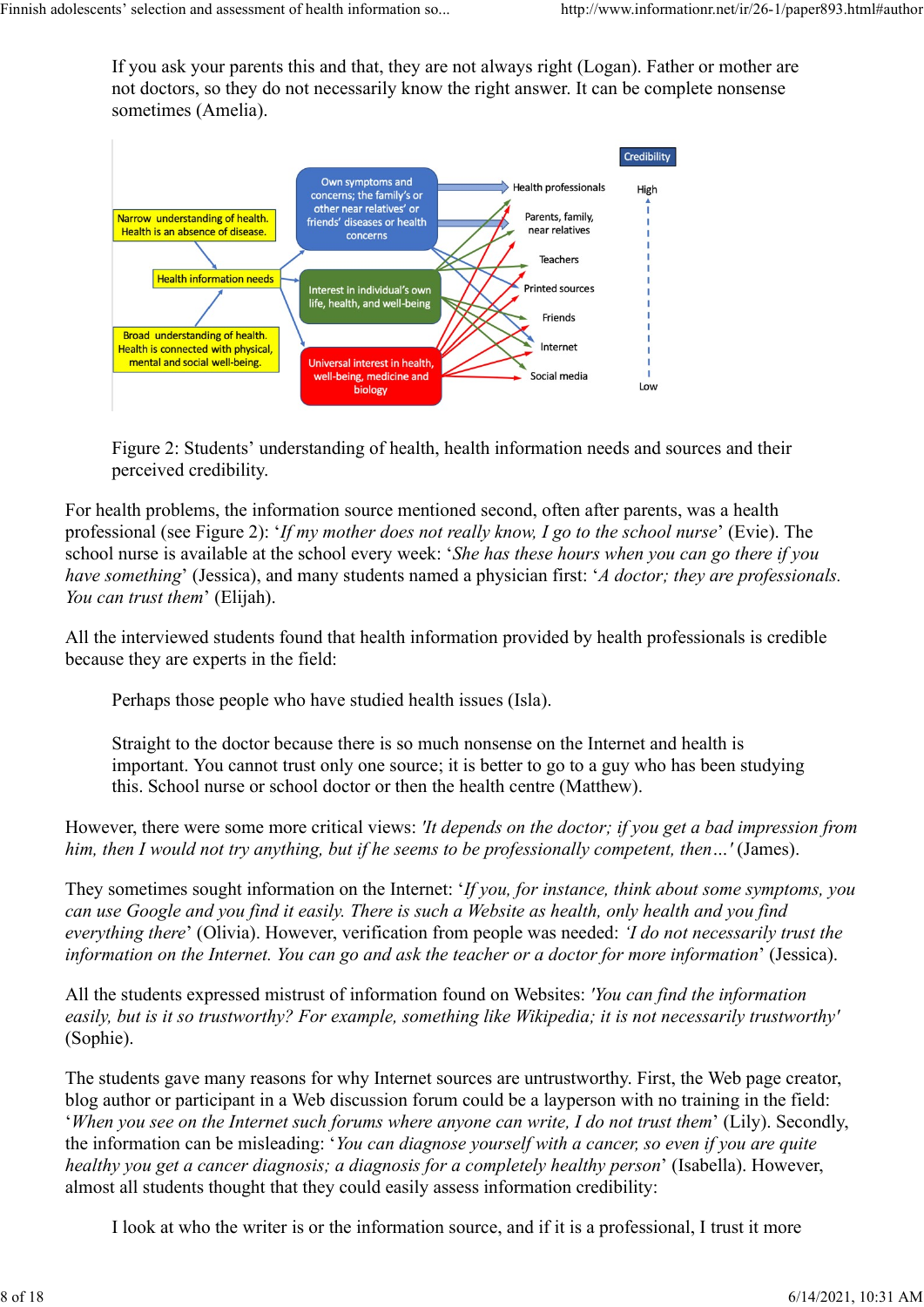than if it is just someone from the street who thinks that it is so (Evie).

I look what the Web domain is and if it is reliable (James).

#### Information sources and their credibility in relation to a broad understanding of health

Those with the wider understanding of health described health information needs on a broad spectrum. Information sources and channels varied widely (see Figure 2). Internet sources were easy to use. Moreover, the equipment to search for information on the Web was easily available; all the students had a smartphone with an Internet connection. All the interviewees mentioned that there is a lot of health information available on the Internet: 'It is much easier to write a search term and see the results than to flick through the pages of a book' (James).

Many students mentioned that they sought information from multiple sources to evaluate the credibility: 'If it is a really important thing, you have to check it from three or four sites' (James). If the information need was significant, other sources such as libraries were used, even if the information seeking required more effort: 'If it is a somewhat more uncommon issue, I can go to the library to find some books' (Grace).

The Websites of medical centres and medical authorities, books and articles in magazines or journals with a health professional as the information source were perceived as credible: 'All the Websites of medical doctors and pharmaceutical companies, I check them often' (Elijah).

Open discussion forums were especially perceived as untrustworthy: 'If there is a discussion, the participant only supposes that it could be like that' (Sophie) and some students were even more critical: ''I read them just to have a good laugh because people are so stupid, that is all'' (James). However, discussion forums provided a channel to share experiences and to get peer support: 'I often read on the Internet something like the discussion forum of 'Demi'-magazine about people's opinions about health and the things, which are connected to health' (Victoria).

Social media (Instagram, Snapchat, WhatsApp) were not perceived as health information sources. Some students had encountered photos of food portions, and training and fitness posing on Instagram, but they did not say that they would have been actively seeking this kind of content in social media.

Well, on Instagram, some may share photos of sports or of food or something like that (Emily).

There are a lot of those fitness types, who tell about their own lifestyle and diet and training … celebrities and such (Isla).

The students thought that the teachers of health education, physical training and home economics were experts in their own field: '*If they teach it, they should know about it'* (Daisy). However, the teachers were seldom referred to as health information sources. 'The physical training teacher can know something, but everybody has his own ways to exercise. So, they can give you good advice, but it is not necessarily useful for you because you can exercise and do things somehow differently' (Ella).

Friends seemed to provide good peer support for all kinds of worries and problems:

And friends! Yes, your friends, you get really peer support from them (Olivia).

If you are worried about something in your own life or in somebody else's life, you can talk about them with a friend. It is easy to talk with a friend (Victoria).

However, friends were not considered to be reliable information sources: 'I think that if you ask your friend, you cannot completely trust his knowledge' (Elijah).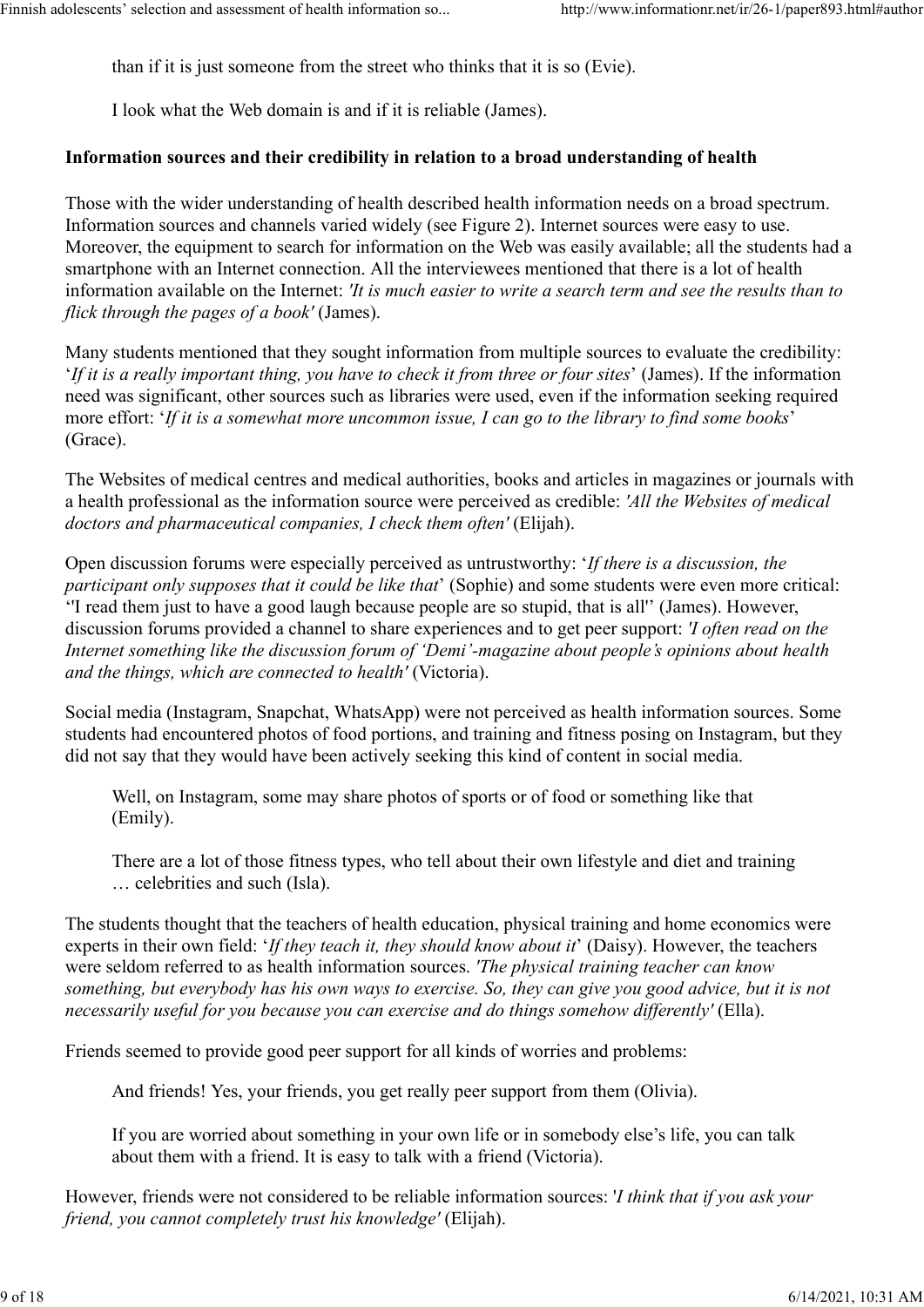Some issues, such as food, exercise and intoxicants, were discussed with friends:

For instance, about the diet we can talk a lot (Isabella).

And if you exercise enough and all this basic well-being (Aiden).

Perhaps these intoxicants and, for example, caffeine, we can discuss how they can affect you (Elijah).

Printed information sources, especially books, were considered trustworthy, even though 'if you have an old book, you do not know if it [the information] has changed a lot' (Noah). The most used and most easily available book was the health education book used in the school, 'Perhaps it is the best health education book; it is trustworthy, and it is also otherwise very good' (Victoria). The basis of the credibility assessment was the expertise of the writers: 'And printed text. There is always research in the background' (Liam).

Students sometimes used magazines to seek health information: 'There are many magazines about health, and you can find them if you just look' (Evie). They also encountered health information without actively looking for it: '*I have sometimes seen something in a magazine when I have not been seeking health* information; I have just seen an article' (Lily). The information in magazines was not considered as trustworthy as that in the books: 'In the magazines, it can be like somebody's opinion, and it is not always so trustworthy' (Isla).

One student, whose parents were both doctors, thought that only the professional medical journals were credible: 'The medical journals, I trust them, but something like a health assessment in a tabloid I do not trust it. So, you can evaluate what to trust and what to not trust, and if there is some kind of research which is the basis of the article then it is OK'Elijah).

### **Discussion**

The findings indicate that over half of the interviewed students (twenty of thirty-seven) in the Finnish secondary school stated a disease-oriented understanding of health, which directed their views of health information needs and choices of information sources. The health information needs that were brought up were mainly associated with diseases related to their own, their families', other near relatives' or friends' symptoms and concerns.

The family, parents and especially mothers were the first ones many of the students would go to for all kinds of health problems (see also Nygård et al.; in press). Previous studies have shown similar findings (Ackard and Neumark-Sztainer, 2001; Marcell and Halpern-Felsher, 2007; Leavey, et al., 2011; Abdoh, 2020). Parents and other family members are close and thus a natural information source that is easy to reach. Furthermore, they were perceived as being mostly trustworthy information sources. Perhaps the students trust that their parents have their child's best interests at heart (Mansour and Francke, 2017, Discussion, para 7), which is related to Wilson's (1983) idea of parents' universal authority.

However, Wilson points out that parents' universal authority is not actually a cognitive authority because young children cannot evaluate the credibility of the information until they confront some alternative views (also Johansson, et al., 2007). Parents' cognitive authority in health issues is thus based more on trust than on credibility. Youth is the period of life when parents' universal authority is challenged, and peers and other cognitive authorities take the parents' place (Wilson 1983). Thus, it is interesting that the adolescents did not mention their friends as credible information sources on health issues. St. Jean and her colleagues (2018) state that teens seem to think that friends do not have enough experience or knowledge to be credible health information sources. In this study, however, peers gave emotional support and shared their emotional experiences. Perhaps the students also thought that the discussions with friends about health-related issues were not the kind of health information seeking that interested the researchers.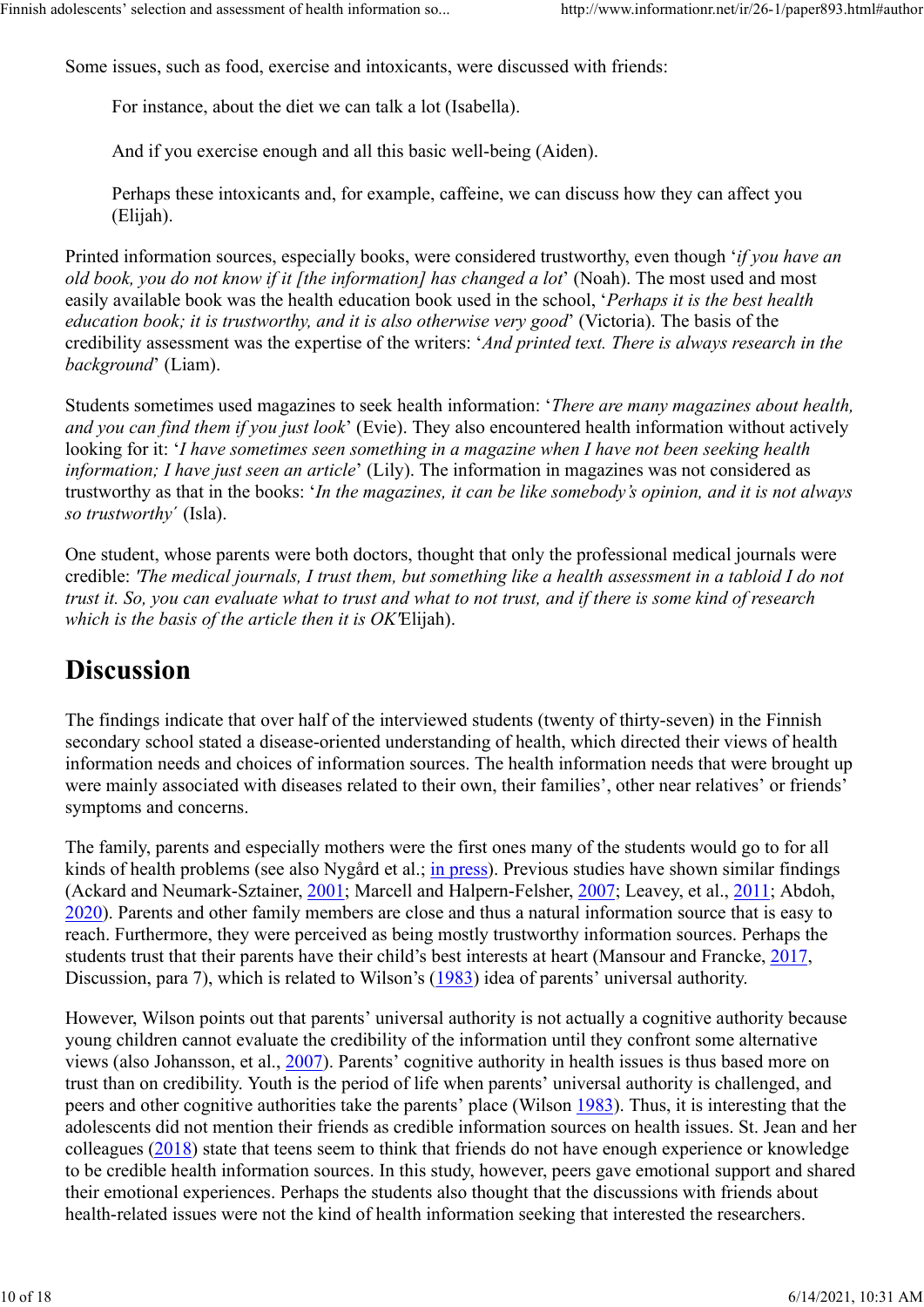It seems that health professionals and, in this context, especially school nurses and doctors were highly trusted health information sources, which is a common finding in earlier research literature (Ackard and Neumark-Sztainer, 2001; Klein and Wilson, 2002; Marcell and Halpern-Felsher, 2007; Leavey, et al., 2011; St. Jean, et al., 2018; Abdoh, 2020). Nearly all students mentioned the expertise and knowledge of professionals, which derives from education. Health professionals can thus be regarded as cognitive authorities, i.e., as people who have an influence on one's thoughts, which in this sphere of interest are health matters for adolescents. Professionals' cognitive authority relies on their competence, which seems to relate more to the reputation of the whole profession than to individuals. Wilson (1983, p. 83) states that 'We may feel that although individual members of the medical profession may be incompetent, dishonest, and downright dangerous to health, the profession itself is basically competent'.

In Finland, the public healthcare system is based on laws, and although citizens criticise the availability of health services, they commonly appreciate the competence of health professionals (Finnish Medical Association, 2019). Trust in the healthcare system is based on institutional authority, which is established early in life (Wilson, 1983). In Finland, mothers are invited to maternity clinics during their pregnancy, and children go to child clinics for regular check-ups until they start school, where they go to school clinics. Parents' confidence in health professionals and their competence transfers to children and adolescents. On the other hand, parents' mistrust in clinical medicine is likely to affect the adolescents' understanding of health professionals' cognitive authority. However, in this study, the students did not express these alternative opinions. Six of the students mentioned that their parents were either doctors or nurses; confidence in Western medicine prevails in these families.

Likewise, teachers were mentioned a few times as credible health information sources because of their expertise and education. However, teachers' role as health information providers was related more to performing school tasks than to personal health information needs. Printed sources such as the health education textbook were perceived as credible based on the writers' presumed knowledge and expertise (Wilson, 1983; Sundin and Francke, 2009; St. Jean, et al., 2018).

The health information needs related to a healthy lifestyle are indications of both a disease-oriented perception of health to prevent diseases and of a wider perception of health and well-being with social and mental aspects. Some students had a general interest in medicine and biology, which can be related to both the narrower and the wider understanding of health. Information sources varied, and credibility assessments depended on the subject (Hilligoss and Rieh, 2008).

All students mentioned that the Internet and especially social media were not credible health information sources, which is in line with the findings of Hillingoss and Rieh (2008) and Sundin and Francke (2009). Nobody mentioned social media as a health information source, although some students had encountered lifestyle blogs and Instagram posts related to nutrition and exercise. Likewise, Aillerie and McNicol's (2018) study of high-school students' use of social networking sites as information sources showed that the sites were mainly used for social activities and information related to health was sought rarely. This current study was performed at school, in a formal environment, which has probably guided the students' thoughts and answers about proper information sources. It seems that the teachers had reminded them about the critical assessment of Web resources so that nearly all the students mentioned Wikipedia as an unreliable information source (Sundin and Francke, 2009; St. Jean, et al., 2018). However, websites of medical authorities and institutions were perceived as credible (St. Jean, et al., 2018). This is in line with Wilson's (1983) suggestion that cognitive authority is evaluated by the authorities associated with the document. Furthermore, the students frequently mentioned that information on the Internet is trustworthy if the same information exists in multiple sources (Sundin and Francke, 2009; St. Jean, et al., 2018).

The findings indicate that the students in secondary school still depend on their parents for many matters, including health-related issues. However, shifting to upper secondary schools or vocational education is likely to increase students' independence, and they begin to make their own lifestyle choices regarding, for example, diet, exercise, use of alcohol, tobacco and drugs. Their understanding of health, well-being and credible health information sources can change, and their parents' position as cognitive authorities diminishes. It is thus necessary to study how schools can help students develop health information literacy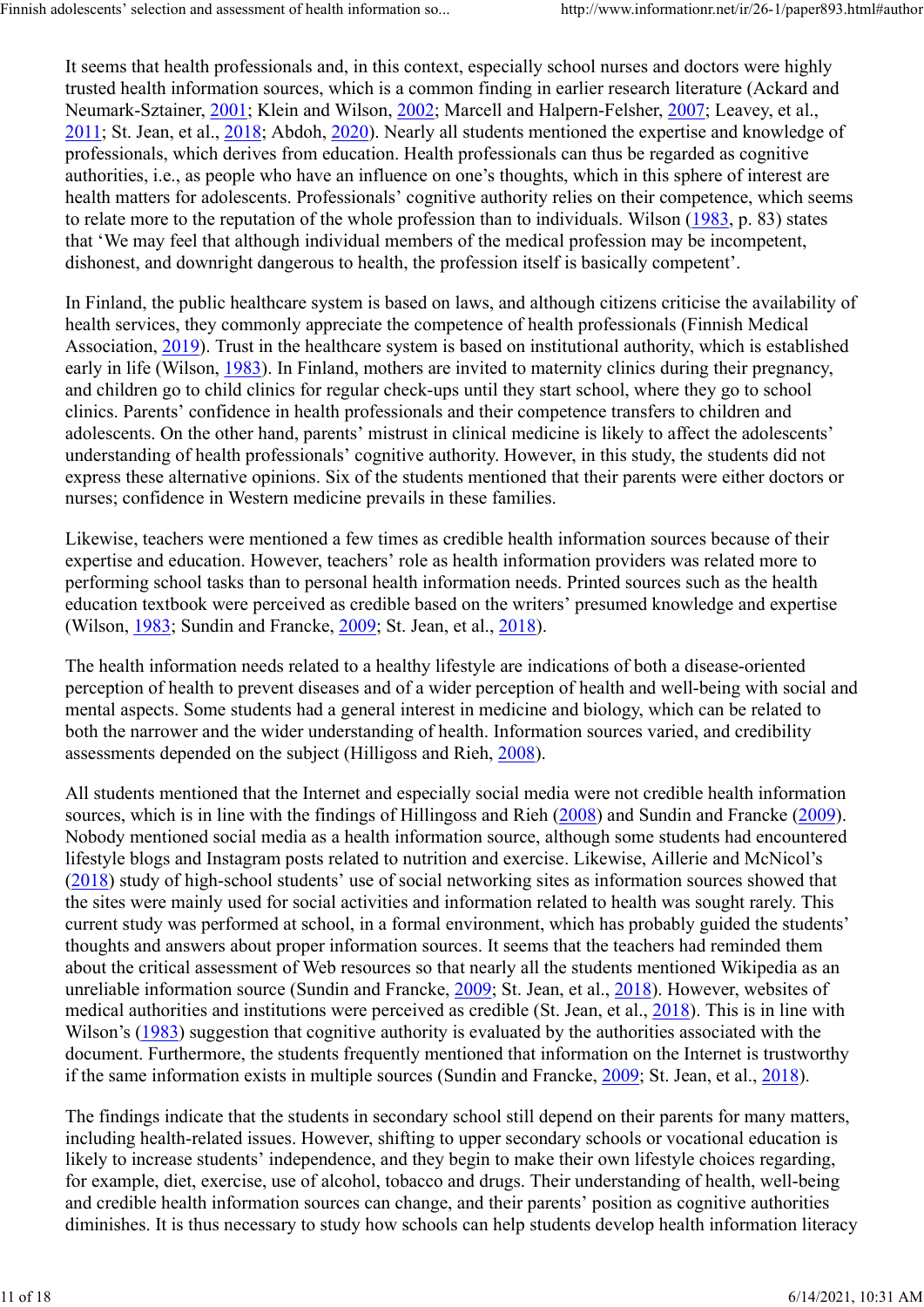skills and widen their narrow understanding of health to take responsibility for all lifestyle-related issues and behaviour.

This study has limitations in terms of sample size and generalisability. First, the study included a convenience sample of students from a health class in a formal school environment. However, health education is a mandatory subject in secondary schools in Finland (grades seven to nine), and the students had varying backgrounds (Finnish National Board of Education, 2016). The participants were polite and anxious to answer the questions in the right way. This led to short answers and short discussions. The interview themes were not restricted to performing the current school project, but obviously some students' answers followed the school's norms, values and expectations (Sundin and Francke, 2009). Secondly, pair interviews compared to individual interviews had benefits and disadvantages. The more active and talkative students often led the discussion, and the timid interviewee followed the other's opinions. Thus, not all the students answered all the questions, which may have biased the findings. Certain issues can be taboo in a group discussion, and therefore are not being discussed honestly. For example, previous literature discusses adolescents' information needs on sexuality (Ackard and Neumark-Sztainer, 2001; Klein and Wilson, 2002; Leavey, et al., 2011; Buzi, et al., 2013; Katavić, et al., 2020; Hirvonen, et al. 2019). In this study, these issues and those concerning drugs, alcohol and tobacco were not discussed. It is obvious that the pair interviews at school were not the best place to bring out these themes. Moreover, these themes do not fit into the narrow disease-oriented understanding of health. Furthermore, the interviews concerned self-reported information sources and their assessment. Additionally, understanding how perspectives change over time was not possible as this was not a longitudinal study.

The school as a study environment most likely restricted the students' thoughts about health information seeking. Further studies in a more informal environment with deeper interviews or focus groups could bring new aspects to the research problems. Meeting young people several times so that they feel more at ease in the situation could provide insights that are more thorough. Social media is an important part of young people's everyday lives, and future research should inspect its impact on young people's health attitudes, behaviour and perhaps new cognitive authorities.

### Conclusions

This study reveals new insights into adolescents' understanding of health and well-being and their relationship to their health information needs. The findings indicate that adolescents consult and compare multiple health information sources. The two identified perspectives of understanding health and wellbeing seemed to direct the adolescents' health information needs, preferred health information sources and were related to the credibility assessment of information. Family and health professionals were perceived as most credible in health problems. Following Wilson's (1983) ideas, family and health professionals can thus be regarded as cognitive authorities. They are people who have an influence on adolescents' thoughts in illness related health matters.

In more general information needs and in lifestyle issues with aspects of well-being, the spectrum of information sources was wider. Credibility assessments depended on the subject and were based in some respect on competence and in other respects on trustworthiness. The findings did not give a direct answer on how the possible cognitive authorities are constructed in the changing information environment and in the developmental period of adolescence. It is evident though that health information literacy is needed to access, understand, evaluate and apply health information to health decisions. This is especially important in lifestyle-related health choices, including nutrition, exercise, use of alcohol and drugs, tobacco and other intoxicants and sexual behaviour because information on these issues can often be misleading and contradictory.

# Acknowledgements

The authors thank the reviewers and editors for the constructive suggestions which helped to improve this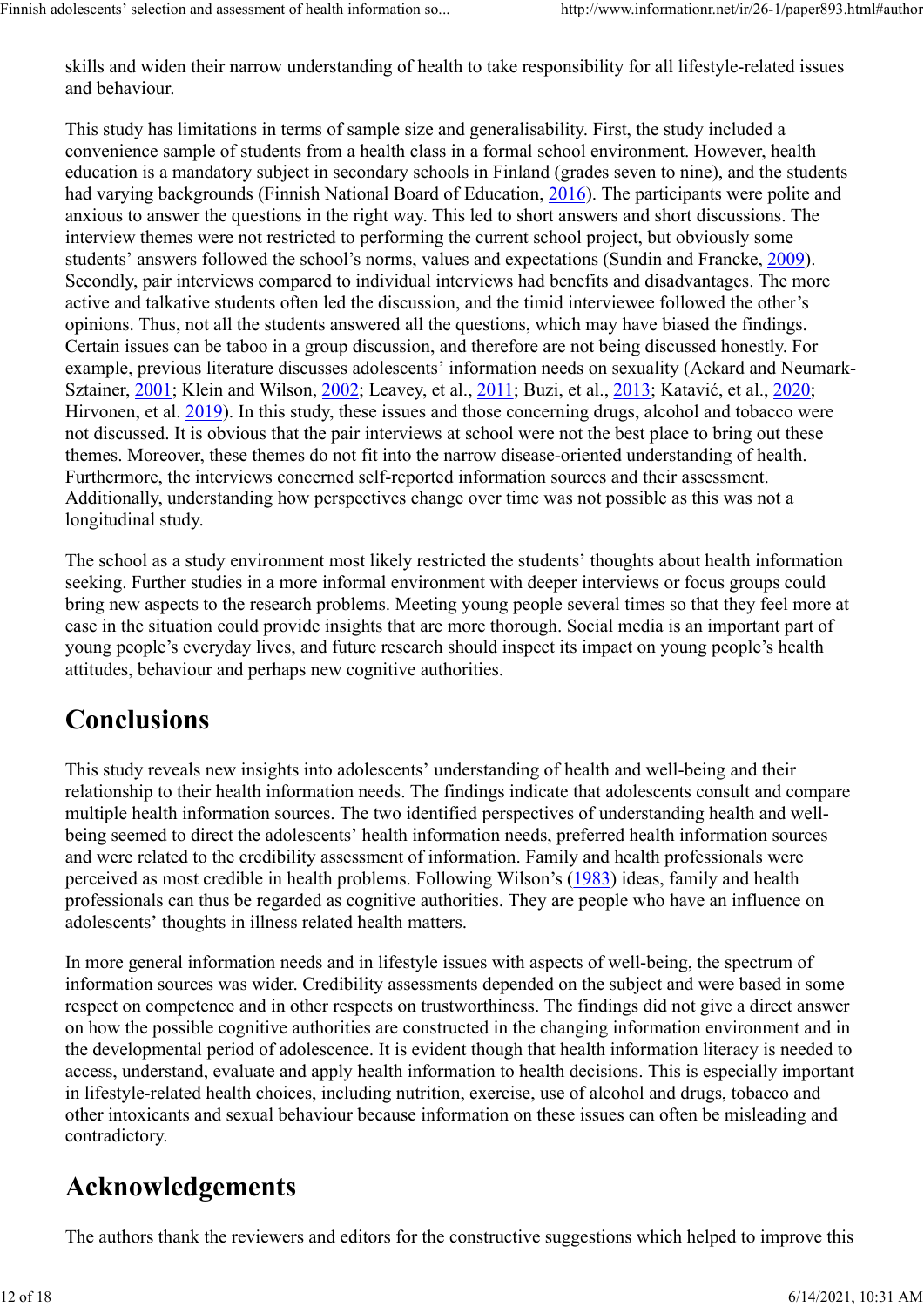paper. This work was funded by the Academy of Finland for the CogAHealth - Cognitive Authorities in Everyday Health Information Environments of Young People-project (grant number 299112)

### About the authors

Helena Känsäkoski was a Postdoctoral Researcher in the Research Unit for History, Culture and Communication Studies/Information Studies at the Faculty of Humanities, University of Oulu, Finland and a dentist in municipal health care in the City of Oulu, Finland. She has a PhD in information studies from the University of Oulu, Finland. Her research interests are knowledge management and knowledge processes in health care and health communication. She can be contacted at helena.kansakoski@fimnet.fi Noora Hirvonenis an Assistant Professor in AI literacies in the Research Unit for History, Culture and Communication Studies /Information Studies at the Faculty of Humanities, University of Oulu, Finland. Her research focuses on the information literacy practices of young people in everyday health settings, and she has experience in interdisciplinary research in the integration points of health and information sciences. Her contact address is Noora.Hirvonen@oulu.fi

Laura Palmgren-Neuvonen holds a B.Eng. degree and a PhD in educational sciences from University of Oulu, Finland. She worked as a Postdoctoral Researcher at Faculty of Education, University of Oulu, Finland. She has experience in interdisciplinary research integrating technology and educational and information sciences, and her research interest is social interaction in pedagogical settings. She can be contacted at Laura.Palmgren-Neuvonen@oulu.fi

Tuula Nygård is a doctoral researcher at the Faculty of Education, University of Oulu, Finland. Her research interests focus on multiliteracy, teacher identity and roles, teaching practices and learning. She has published in journals such as Scandinavian Journal of Educational Research and Health Education. She can be contacted at tuula.myllyla-nygard@oulu.fi

Maija-Leena Huotari is Professor of Information studies, Research Unit for History, Culture and Communication Studies/Information Studies, Faculty of Humanities, University of Oulu, Finland. She holds a B.A. in economics from Vaasa University, Finland, an M.Sc. in social sciences from the University of Tampere, Finland, and a Ph.D. in social sciences from the University of Sheffield, UK. Her research interests focus on information and knowledge management, human information behaviour and practices, and information literacies in different contexts including everyday life, work, and health. Her contact address is maija-leena.huotari@oulu.fi

# References

Note: A link from the title is to an open access document. A link from the DOI is to the publisher's page for the document.

- Aalto, A.-M., Menderbacka, K., Muuri, A., Karvonen, S., Junnila, M. & Pekurinen, M. (2016). Mitä väestö ajattelee sosiaali- ja terveyspalveluiden uudistamisesta? [What do citizens think about the reformation of social and health services?] Tutkimuksesta tiiviisti 4, maaliskuu 2016. Terveyden ja hyvinvoinnin laitos. http://urn.fi/URN:ISBN:978-952-302-635-3 (Archived by the Internet Archive at https://bit.ly/3jD3QNX)
- Abdoh, E. S. (2020). How Middle Eastern students in the USA use their social networks for medication information: a mixed methods study. Information Research, 25(1), paper 852. http://InformationR.net/ir/25-1/paper852.html (Archived by the Internet Archive at https://bit.ly /3jDDNpL)
- Ackard, D. M. & Neumark-Sztainer, D. (2001). Health care information sources for adolescents: age and gender differences on use, concerns, and needs. Journal of Adolescent Health, 29(3), 170-176. https://doi.org/10.1016/S1054-139X(01)00253-1
- Adams, R. M., Riess, H., Massey, P. M., Gipson, J. D., Prelip, M. L., Dieng, T & Glik, D. C. (2017). Understanding where and why Senegalese adolescents and young adults access health information: a mixed method study examining contextual and personal influences on health information seeking. Journal of Communication in Healthcare, 10(2), 116-148. https://doi.org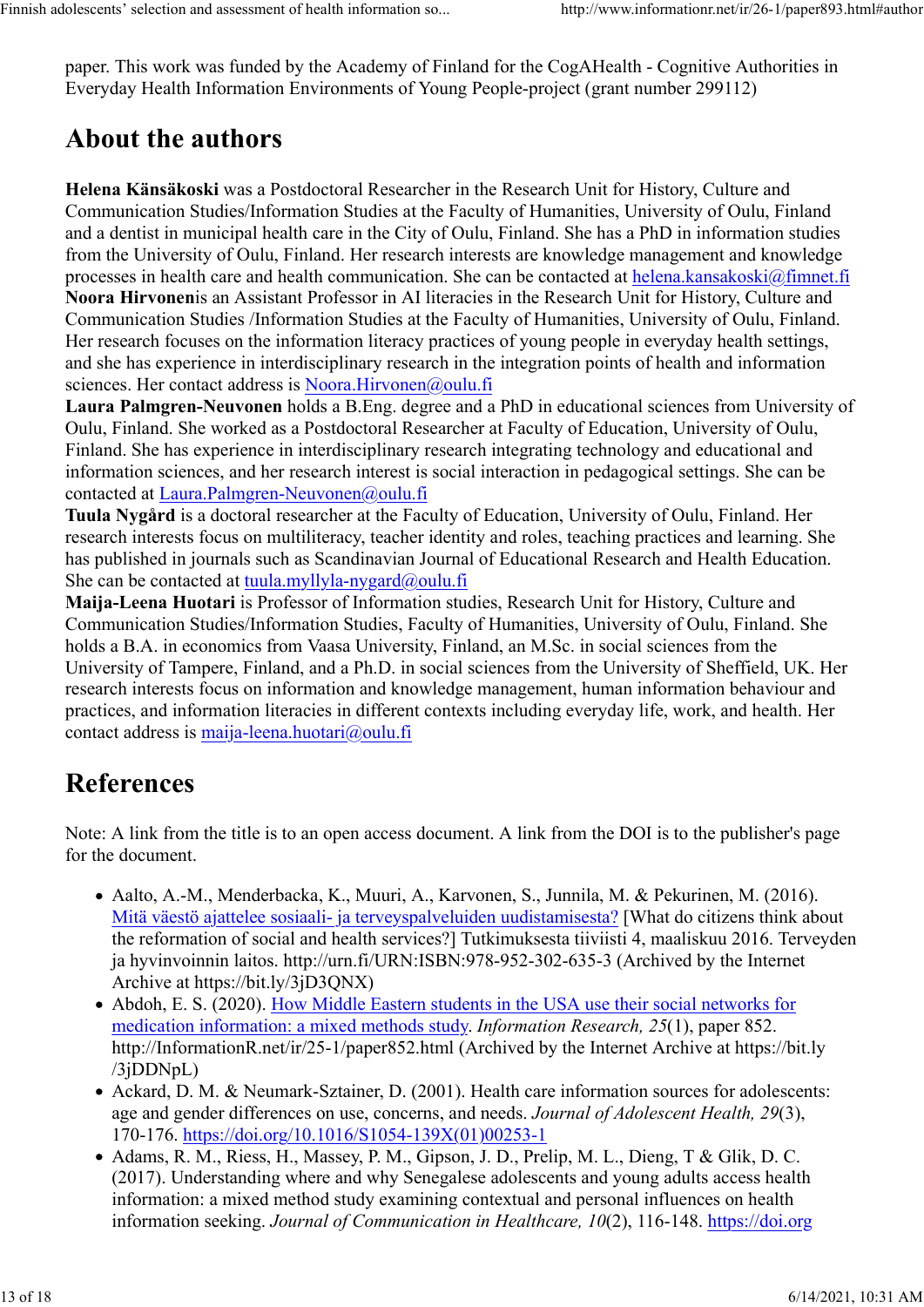/10.1080/17538068.2017.1313627

- Aillerie, K. & McNicol, S. (2018). Are social networking sites information sources? Informational purposes of high-school students in using SNSs. Journal of Librarianship and Information Science, 50(1), 103-114. https://doi.org/10.1177/0961000616631612
- Brashers, D. E., Hsieh, E., Neidig, J. L. & Reynolds, N. R. (2006). Managing uncertainty about illness: health care providers as credible authorities. In R. M. Dailey & B. A. Le Poire (Eds.), Applied interpersonal communication matters: family, health, and community relations (pp. 219-240). Peter Lang.
- Brussow, H. (2013). What is health? Microbial Biotechnology, 6(4), 341-348. https://doi.org /10.1111/1751-7915.12063 (Archived by the Internet Archive at https://bit.ly/2Z5DaMw)
- Buzi, R.S., Smith, P.B. & Barrera, C. (2013). Talk with Tiff: teen's inquiries to a sexual health Website. Journal of Sex & Marital Therapy, 41(2), 126-133. https://doi.org/10.1080 /0092623X.2013.857375
- Crondahl, K. & Eklund, L. (2012). Perceptions of health, well-being and quality of life of Balkan Roma adolescents in West Sweden. Romani Studies, 22(2), 153-173. https://doi.org/10.3828 /rs.2012.9
- Cummings, L. (2014). The "trust" heuristic: arguments from authority in public health. *Health* Communication, 29(10), 1043-1056. https://doi.org/10.1080/10410236.2013.831685 (Archived by the Internet Archive at https://bit.ly/2Z4Q5yk)
- Cusack, L., Desha, L. N., Del Mar, C. B., & Hoffmann, T. C. (2017). A qualitative study exploring high school students' understanding of, and attitudes towards, health information and claims. Health Expectations,  $20(5)$ ,  $1163-1171$ . https://doi.org/10.1111/hex.12562 (Archived by the Internet Archive at https://bit.ly/3tKhKlX)
- De Raeve, L. (2002). Trust and trustworthiness in nurse-patient relationships. Nursing Philosophy, 3(2), 152-162. https://doi.org/10.1046/j.1466-769X.2002.00090.x
- Doty, C. (2015). Social epistemology and cognitive authority in online comments about vaccine safety. In Proceedings, the iConference 2015, Newport Beach Marriott Hotel & Spa, Newport Beach, California, USA, March 24-27, 2015. University of Illinois. https://bit.ly/2Z6wPQJ
- Fergie, G., Hunt, K. & Hilton, S. (2013). What young people want from health-related online resources: a focus group study. Journal of Youth Studies, 16(5), 579-596. https://doi.org/10.1080 /13676261.2012.744811 (Archived by the Internet Archive at https://bit.ly/3rDgNu0)
- Finland. Finnish Institute for Health and Welfare (2021). Well-being of children and young people School Health Promotion Study. Finnish Institute for Health and Welfare. https://bit.ly/2Z3XLAK (Archived by the Internet Archive at https://bit.ly/2LE1YrP)
- Finland. Ministry of Social Affairs and Health. (2011). Government Decree 338/2011 on maternity and child health clinic services, school and student health services and preventive oral health services for children and youth. Finnish Ministry of Social Affairs and Health. https://finlex.fi /en/laki/kaannokset/2011/en20110338 (Archived by the Internet Archive at https://bit.ly/371zaAX)
- Finland. National Board of Education (2016). National core curriculum for basic education 2014. Finnish National Board of Education.
- Finnish Advisory Board on Research Integrity. (2012). Hyvä tieteellinen käytäntö ja sen loukkausepäilyjen käsitteleminen Suomessa. Tutkimuseettisen neuvottelukunnan ohje. [Responsible conduct of research and procedures for handling allegations of misconduct in Finland]. Finnish Advisory Board on Research Integrity. https://tenk.fi/fi/ohjeet-ja-aineistot (Archived by the Internet Archive at https://web.archive.org/web/20210207101111/https://tenk.fi/fi/ohjeet-ja-aineistot)
- Finnish Medical Association (2019). Suomalaiset luottavat terveydenhuoltoon ja lääkäreihin pääsy perusterveydenhuoltoon huolestuttaa. [Finnish people rely on the health care system and doctors – availability of primary care services is a concern]. Finnish Medical Association . https://bit.ly/2Z74xFX (Archived by the Internet Archive at https://bit.ly/3a9srXq)
- Fleary, S. A., Joseph, P. & Pappagianopoulos, J. E. (2018). Adolescent health literacy and health behaviors: a systematic review. Journal of Adolescence, 62, 116-127. https://doi.org/10.1016 /j.adolescence.2017.11.010
- Genuis, S. K. (2013). Social positioning theory as a lens for exploring health information seeking and decision making. Qualitative Health Research, 23(4), 555-567. https://doi.org/10.1177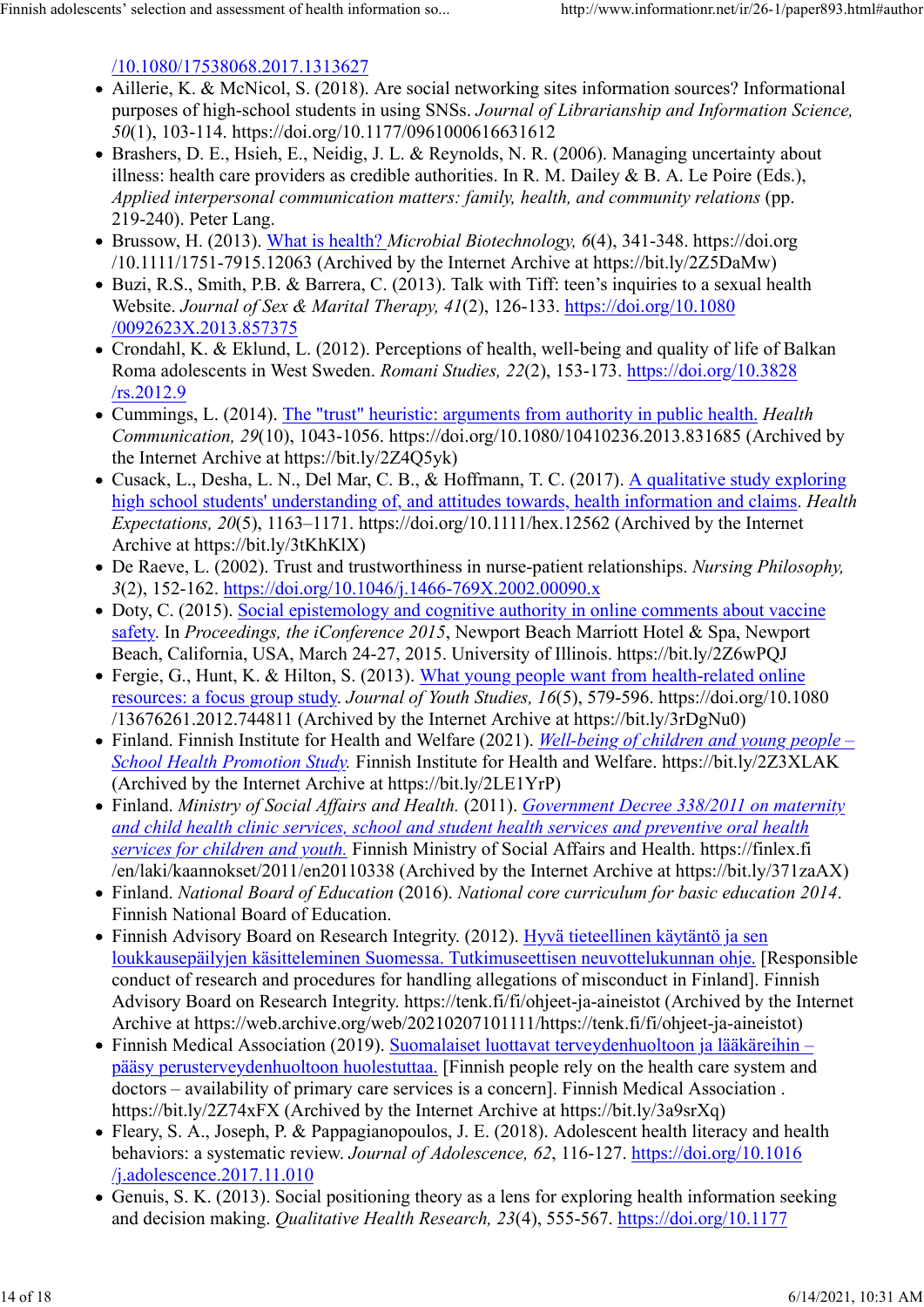/1049732312470029

- Giskes, K., Patterson, C., Turrell, G. & Newman, B. (2005). Health and nutrition beliefs and perceptions of Brisbane adolescents. Nutrition & Dietetics, 62(2/3), 69-75. https://doi.org/10.1111 /j.1747-0080.2005.00002.x
- Graham, L. & Metaxas, P. T. (2003). "Of Course It's True: I Saw It on the Internet!" Critical thinking in the Internet era. Communications of the ACM, 46(5), 71-75. https://doi.org/10.1145 /769800.769804
- Hilligoss, B. & Rieh, S. Y. (2008). Developing a unifying framework of credibility assessment: construct, heuristics, and interaction in context. Information Processing and Management, 44(4), 1467-1484. https://doi.org/10.1016/j.ipm.2007.10.001
- Hirvonen, N. & Palmgren-Neuvonen, L. (2019). Cognitive authorities in health education classrooms: a nexus analysis on group-based learning tasks. Library and Information Science Research, 41(3), 100964. https://doi.org/10.1016/j.lisr.2019.100964
- Hirvonen, N., Tirroniemi, A. & Kortelainen, T. (2019). The cognitive authority of user-generated health information in an online forum for girls and young women. Journal of Documentation, 75(1), 78–98. https://doi.org/10.1108/JD-05-2018-0083
- Hirvonen, N., Niemelä, R., Ek, S., Korpelainen, R. & Huotari, M.-L. (2015). Socio-demographic characteristics associated with the everyday health information literacy of young men. Information Research, 20(1), paper isic25. http://InformationR.net/ir/20-1/isic2/isic25.html (Archived by the Internet Archive at https://bit.ly/3d1iBJk)
- Hirvonen, N., Ek, S., Niemelä, R., Pyky, R., Ahola, R., Korpelainen, R. & Huotari, M.-L. (2016). Everyday health information literacy in relation to health behavior and physical fitness. A population-based study among young men. Library and Information Science Research, 38(4), 308-318. https://doi.org/10.1016/j.lisr.2016.11.013
- Huotari, M.-L. & Iivonen, M. (2004). Managing knowledge-based organizations through trust. In M.-L. Huotari & M. Iivonen (Eds.) Trust in knowledge management and systems in organizations. (pp.1-29). Idea Group Publishing.
- Huhta A-M, Hirvonen N, Huotari M-L. (2018a). Health literacy in Web-based health information environments: systematic review of concepts, definitions, and operationalization for measurement. Journal of Medical Internet Reserch, 20(12): e10273. https://doi.org/10.2196/10273. (Archived by the Internet Archive at https://bit.ly/371apF0)
- Huhta, A-M., Hirvonen, N. & Huotari, M-L. (2018b). Concepts related to health literacy in online information environments: systematic review with an emphasis on approach to information. In S. Kurbanoğlu, J. Boustany, S. Špiranec, E. Grassian, D. Mizrachi, and L. Roy, (Eds.). Information Literacy in the Workplace. 5th European Conference, ECIL 2017, Saint Malo, France, September 18-21, 2017, Revised Selected Papers (pp. 460–469). Springer International Publishing. (Communications in Computer and Information Science series)
- Huvila, I. (2013). In Web search we trust? Articulation of the cognitive authorities of Web  $\bullet$ searching. Information research, 18(1), 567. http://informationr.net/ir/18-1/paper567.html (Archived by the Internet Archive at http://bit.ly/2KWtcWl)
- Ioannou, S. (2005). Health logic and health-related behaviours. Critical Public Health, 15(3), 263-273. https://doi.org/10.1080/09581590500372394
- Johansson, A., Brunnberg, E. & Eriksson, C. (2007). Adolescent girls' and boys' perceptions of mental health. Journal of Youth Studies, 10(2), 183-202. https://doi.org/10.1080 /13676260601055409
- Kaikkonen, R., Mäki, P., Hakulinen-Viitanen, T., Markkula, J., Wikström, K., Ovaskainen, M.-L., Virtanen, S. & Laatikainen, T. (Eds.). (2012). Lasten ja lapsiperheiden terveys- ja hyvinvointierot. [Health and well-being inequalities among children and their families]. Juvenes Print. (National Institute for Health and Welfare. Report 16/2012). https://www.julkari.fi/bitstream/handle/10024 /80049/b79b33f7-e767-4a74-ab5d-40e9b60a1fe8.pdf?sequence=1 (Archived by the Internet Archive at https://bit.ly/2Nf726s.)
- Katavić, S. S., Martinović, I. & Kim, S. U. (2020). College students' sexual health information needs and source preferences in relation to worry about sexual health outcomes. Information Research, 25(1), paper 853. http://InformationR.net/ir/25-1/paper853.html (Archived by the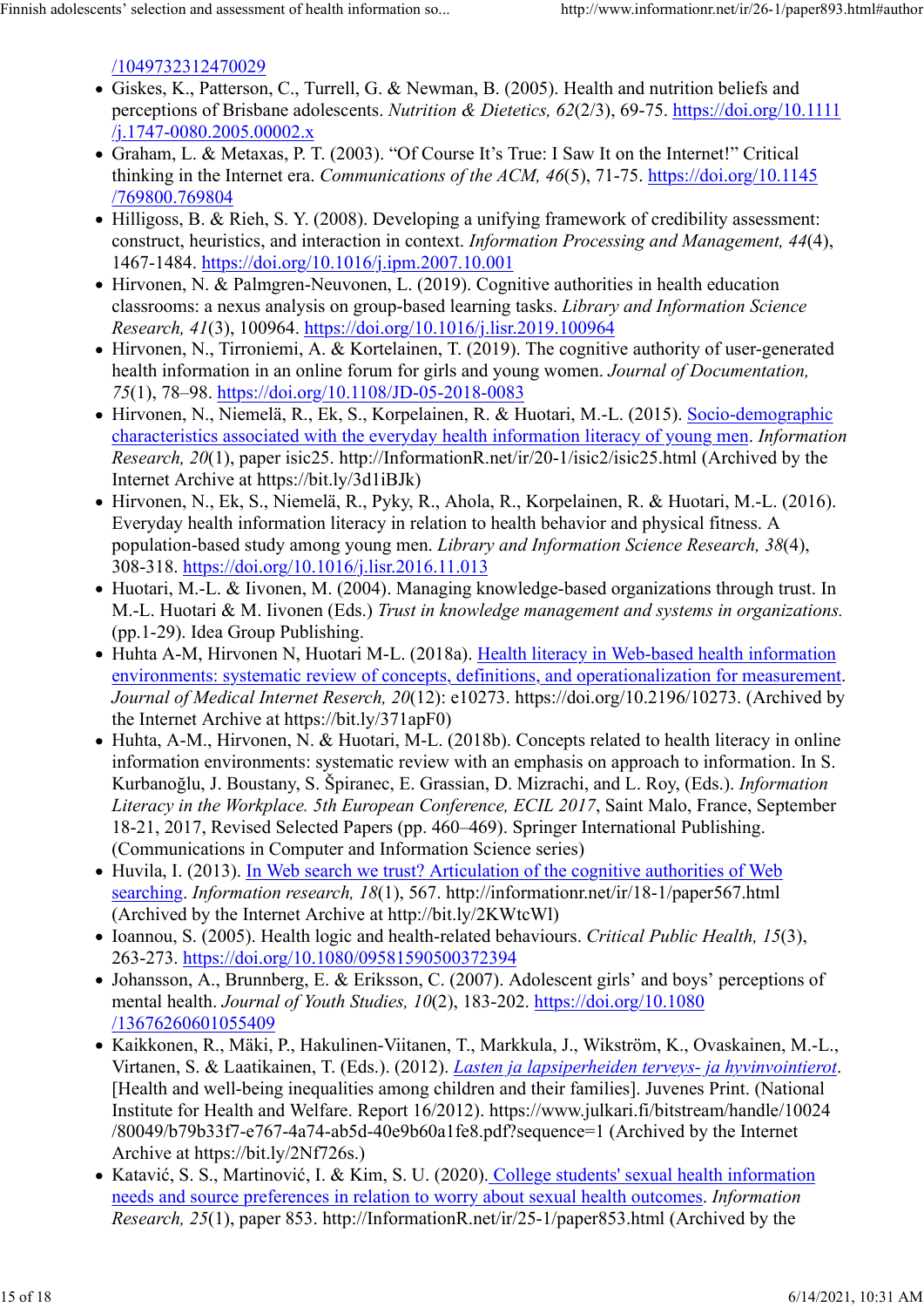Internet Archive at https://bit.ly/3tKcpLE)

- Kim, S. U. & Syn, S. Y. (2016). Credibility and usefulness of health information on Facebook: a survey study with U.S. college students. Information Research, 21(4), paper 727. http://InformationR.net/ir/21-4/paper727.html (Archived by the Internet Archive at https://bit.ly  $/3$ j $Ad2CK$ )
- Kim, S., Sinn, D. & Syn, S. Y. (2020). Personal health information management by college students: patterns of inaction. Information Research, 25(1), paper 851. http://InformationR.net /ir/25-1/paper851.html (Archived by the Internet Archive at https://bit.ly/3rJSZV9)
- Klein, J. D. & Wilson, K.M. (2002). Delivering quality care: adolescents' discussion of health risks with their providers. Journal of Adolescent Health, 30(3), 190-195. https://doi.org/10.1016 /S1054-139X(01)00342-1
- Leavey, G., Rothi, D. & Paul, R. (2011). Trust, autonomy and relationships: The help-seeking preferences of young people in secondary level schools in London (UK). Journal of Adolescence, 34(4), 685-693. https://doi.org/10.1016/j.adolescence.2010.09.004
- McKenzie, P. (2003). Justifying cognitive authority decisions: discursive strategies of information seekers. The Library Quarterly, 73(3), 261-288. https://doi.org/10.1086/603418
- Mäenpää T., Paavilainen E. & Astedt-Kurki P. (2007). Cooperation with school nurses described by Finnish sixth graders. International Journal of Nursing Practice, 13(5), 304-309. https://doi.org /10.1111/j.1440-172X.2007.00642.x
- Mäki, P., Hakulinen-Viitanen, T., Kaikkonen, R., Koponen, P., Ovaskainen, M.-L., Sippola, R., Virtanen, S., & Laatikainen, T. (2010). Lasten terveys – LATE-tutkimuksen perustulokset lasten kasvusta, kehityksestä, terveydestä, terveystottumuksista ja kasvuympäristöstä. [Child Health – results of the LATE-study on growth, development, health, health behaviour and growth environment].. National Institute for Health and Welfare (Report 2/2010). http://urn.fi /URN:NBN:fi-fe201205085165 (Archived by the Internet Archive at https://bit.ly/3tLosZe)
- Mäki, P., Wikström, K., Hakulinen, T. & Laatikainen, T. (2017). Terveystarkastukset lastenneuvolassa ja kouluterveydenhuollossa. Menetelmäkäsikirja. [Health examinations in children's clinics and school health care. Methodology manual.] Terveyden ja hyvinvoinnin laitos. Opas 14. Juvenes Print.
- Mansour, A. & Francke, H. (2017). Credibility assessments of everyday life information on Facebook: a sociocultural investigation of a group of mothers. Information Research, 22(2), paper 750. http://InformationR.net/ir/22-2/paper750.html (Archived by the Internet Archive at https://bit.ly/3tG2wi9)
- Marcell, A. V. & Halpern-Felsher, B. L. (2007). Adolescents' beliefs about preferred resources for help vary depending on the health issue. *Journal of Adolescent Health*, 41(1), 61-68. https://doi.org /10.1016/j.jadohealth.2007.02.006
- Michaelson, V., McKerron, M., & Davison, C. (2015). Forming ideas about health: a qualitative study of Ontario adolescents. International Journal of Qualitative Studies on Health and Wellbeing, 10, 27506. https://doi.org/10.3402/qhw.v10.27506 (Archived by the Internet Archive at https://web.archive.org/web/20210207114623/https://www.tandfonline.com/doi/full/10.3402 /qhw.v10.27506)
- Myllyniemi, S. (2012). Ylisukupolvinen hyvinvointi. [Well-being over the generations]. In: Monipolvinen hyvinvointi. Nuorisobarometri 2012. (pp. 47-51). Hakapaino. (Nuorisotutkimusseura, julkaisuja 127). https://www.nuorisotutkimusseura.fi/images/julkaisuja /nuorisobarometri\_2012\_verkkojulkaisu.pdf. (Archived by the Internet Archive at https://bit.ly /3tL3z03)
- Neal, D. M. & McKenzie, P. J. (2011). Putting the pieces together: endometriosis blogs, cognitive authority, and collaborative information behavior. Journal of the Medical Library Association, 99(2), 127-134. https://doi.org/10.3163/1536-5050.99.2.004
- Nygård T., Hirvonen N., Räisänen, S., & Korkeamäki, R.-L. (in press). Ask your mother! Teachers' informational authority roles in information-seeking and evaluation tasks in health education lessons. Scandinavian Journal of Educational Research. https://doi.org/10.1080 /00313831.2020.1788145
- Rieh, S. Y. (2002). Judgement of information quality and cognitive authority in the Web. *Journal of*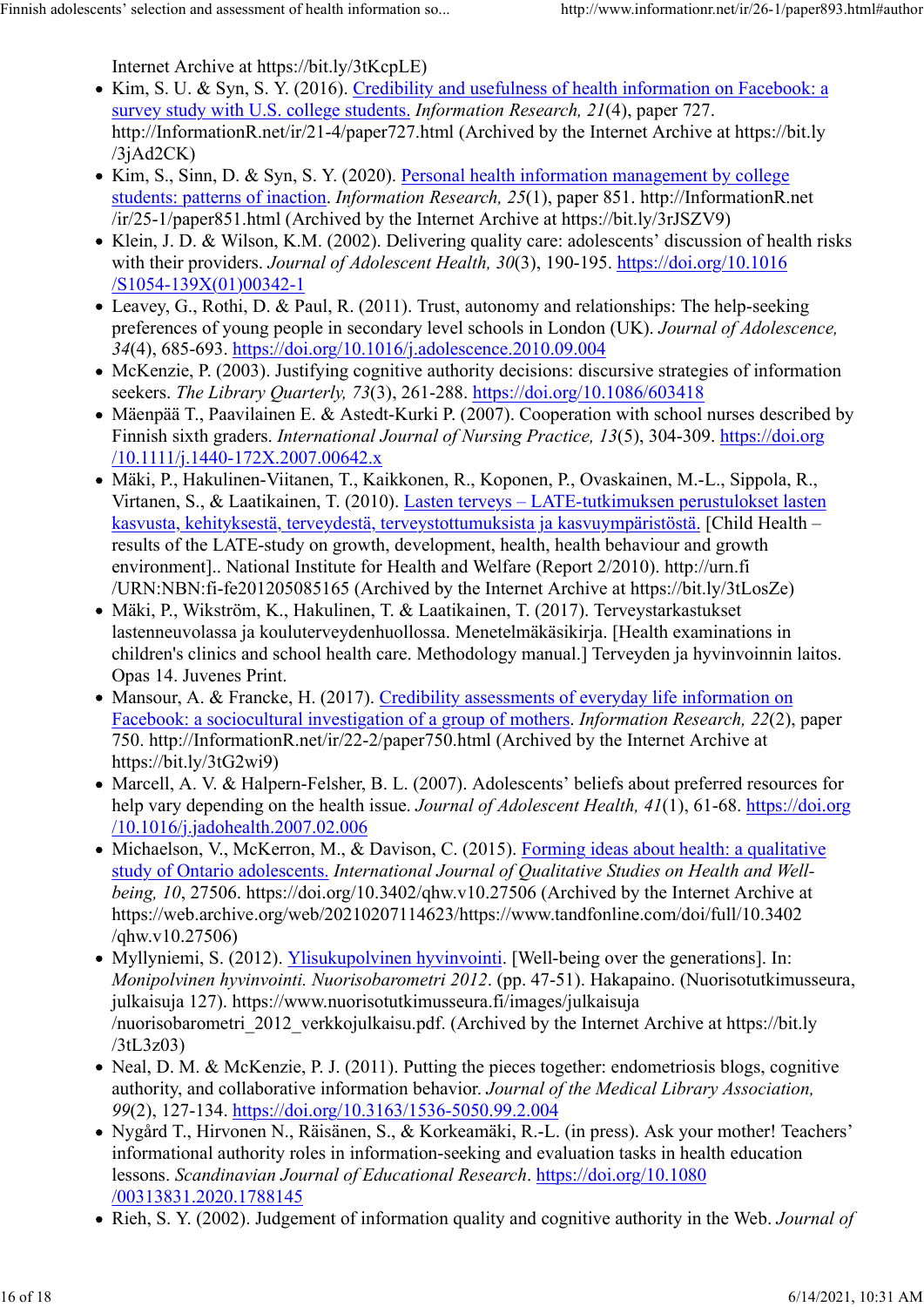the American Society for Information Science and Technology, 53(2), 145-161. https://doi.org /10.1002/asi.10017

- Rieh, S. Y. (2010). Credibility and cognitive authority of information. In M. Bates & M. N. Maack (Eds.) Encyclopaedia of library and information sciences, 3rd Ed. (pp. 1337-1344). Taylor and Francis Group, LLC.
- Rieh S. Y. & Belkin N. J. (2000). Interaction on the web: scholars' judgment of information quality and cognitive authority. Proceedings of the 63rd Annual Meeting of the American Society for Information Science, 37, 25-38. https://bit.ly/372m6Lz.
- Rieh, S. Y & Hillingoss, B. (2008). College students' credibility judgments in the informationseeking process. In M. J. Metzger and A. J. Flanagin. (Eds.) Digital media, youth, and credibility. (pp.49-72). MIT Press.
- St. Jean, B., Taylor, N. G., Kodama, C. & Subramaniam, M. (2018). Assessing the health information source perceptions of tweens using card-sorting exercises. Journal of Information Science, 44(2), 148-164. https://doi.org/10.1177/0165551516687728
- Savolainen, R. (2007). Media credibility and cognitive authority. The case of seeking orienting information. Information Research, 12(3) paper 319. http://InformationR.net/ir/12-3/paper319.html (Archived by the Internet Archive at https://bit.ly/3a508ts)
- Selkie, E. M., Benson, M. & Moreno, M. (2011). Adolescents' views regarding uses of social networking Websites and text messaging for adolescent sexual health education. American Journal of Health Education, 42(4), 205-212. https://doi.org/10.1080/19325037.2011.10599189
- Smart, K. A., Parker, R. S, Lampert, J. & Sulo, S. (2012). Speaking up: teens voice their health information needs. Journal of School Nursing, 28(5), 379-388. https://doi.org/10.1177 /1059840512450916
- Smith, C. (2005). Understanding trust and confidence: two paradigms and their significance for health and social care. *Journal of Applied Psychology, 22(3)*, 299-316. https://doi.org/10.1111 /j.1468-5930.2005.00312.x
- Strauss, A. & Corbin, J. (1990). Basics of qualitative research: grounded theory procedures and techniques. Sage Publications.
- Subramaniam, M., Taylor, N. G., St Jean, B., Follman, R. & Kodama, C. (2015). As simple as that? Tween credibility assessment in a complex online world. Journal of Documentation, 71(3), 550-571 https://doi.org/10.1108/JD-03-2014-0049
- Sundin, O. & Francke, H. (2009). In search of credibility: pupils' information practices in learning environments. Information Research, 14(4) paper 418. http://www.informationr.net/ir/14-4 /paper418.html (Archived by the Internet Archive at https://bit.ly/3cZ3boN)
- Wilson, P. A. (1983). Second-hand knowledge: an inquiry into cognitive authority. Greenwood Press.
- Woodgate, R. L. & Leach, J. (2010). Youth's perspectives on the determinants of health. *Qualitative* Health Research, 20(9), 1173-1182. https://doi.org/10.1177/1049732310370213
- World Health Organization. (2021a). *Childhood overweight and obesity*. World Health Organization. http://www.who.int/dietphysicalactivity/childhood/en/ (Archived by the Internet Archive at https://bit.ly/2Z6i1S9)
- World Health Organization. (2021b). Constitution of WHO: principles. World Health Organization. http://www.who.int/about/mission/en/(Archived by the Internet Archive at https://bit.ly/3jJeMd6)
- Zheng, S., Hui, S. F., Yang, Z. (2017). Hospital trust or doctor trust? A fuzzy analysis of trust in the health care setting. Journal of Business Research, 78 217-225. https://doi.org/10.1016 /j.jbusres.2016.12.017

#### How to cite this paper

Känsäkoski, H.M., Hirvonen, N., Palmgren-Neuvonen, L., Nygård, T. & Huotari, M-L. (2021). Finnish adolescents' selection and assessment of health information sources. Information Research, 26(1), paper 893. Retrieved from http://InformationR.net/ir/26-1/paper893.html (Archived by the Internet Archive at https://bit.ly/3bDtHD6) https://doi.org/10.47989/irpaper893